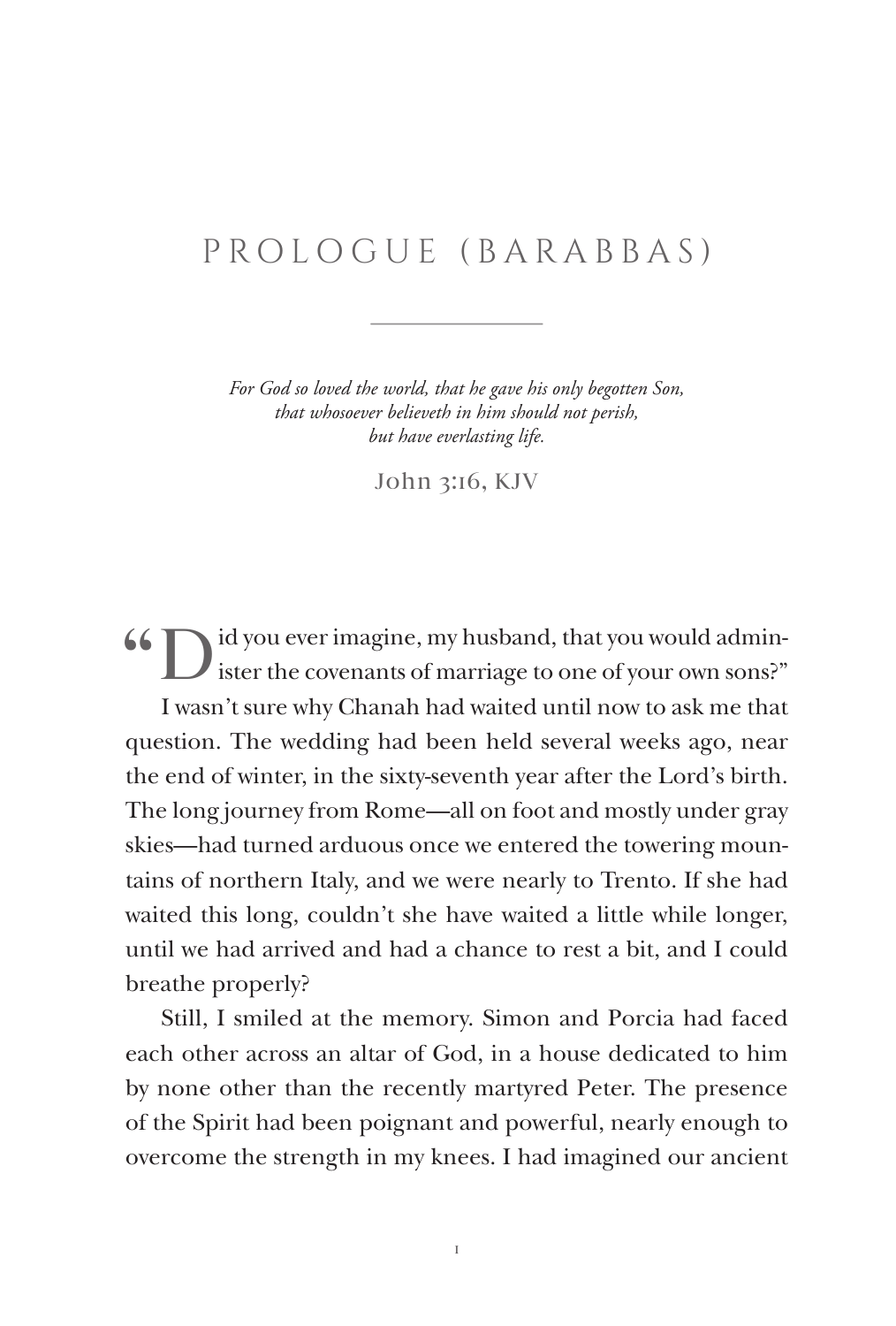first parents, Adam and Eve, kneeling at similar altars, giving thanks to God and seeking his guidance as they made their way in a newly fallen world.

"No, not really." It wasn't an eloquent response, but short enough that it didn't interrupt my next intake of desperately needed air. I turned my head, wondering why she wasn't breathing harder. Neither she nor the girls seemed to be feeling tired at all, and they had walked as much as I had. The three mules we led were laden with provisions and gifts, so nobody had gotten to ride. We might have hired a wagon, but it wasn't worth the expense, whether our own or that of the Lord's Church.

Chanah's cherubic face split in a radiant grin. "It was amazing. I could feel the presence of angels, maybe even Peter himself, though he's probably extremely busy helping the Savior on the other side."

I nodded, absorbing her sweet serenity but still focused on filling my lungs and keeping my weary legs moving. I was a large man, and supposedly strong. But I was carrying a heavy pack, and unfortunately, age was catching up with me. Or perhaps it had already caught me.

"Why do they want to live in Melita?" asked Sophia, our vibrant, bright, and witty seventeen-year-old. She sounded almost glum.

"I don't know," said Chanah. "But Simon has good memories from that place, not just bad ones. I think I'm more surprised Porcia agreed, though."

"She's smitten," added Sophia, her wit emerging. "Well and truly. I don't get it."

Chanah laughed. The sound was so pleasant I almost forgot my laboring, aching muscles. "Of course you don't. He's your brother, and you've teased him way too much to think anyone could hold him in high esteem."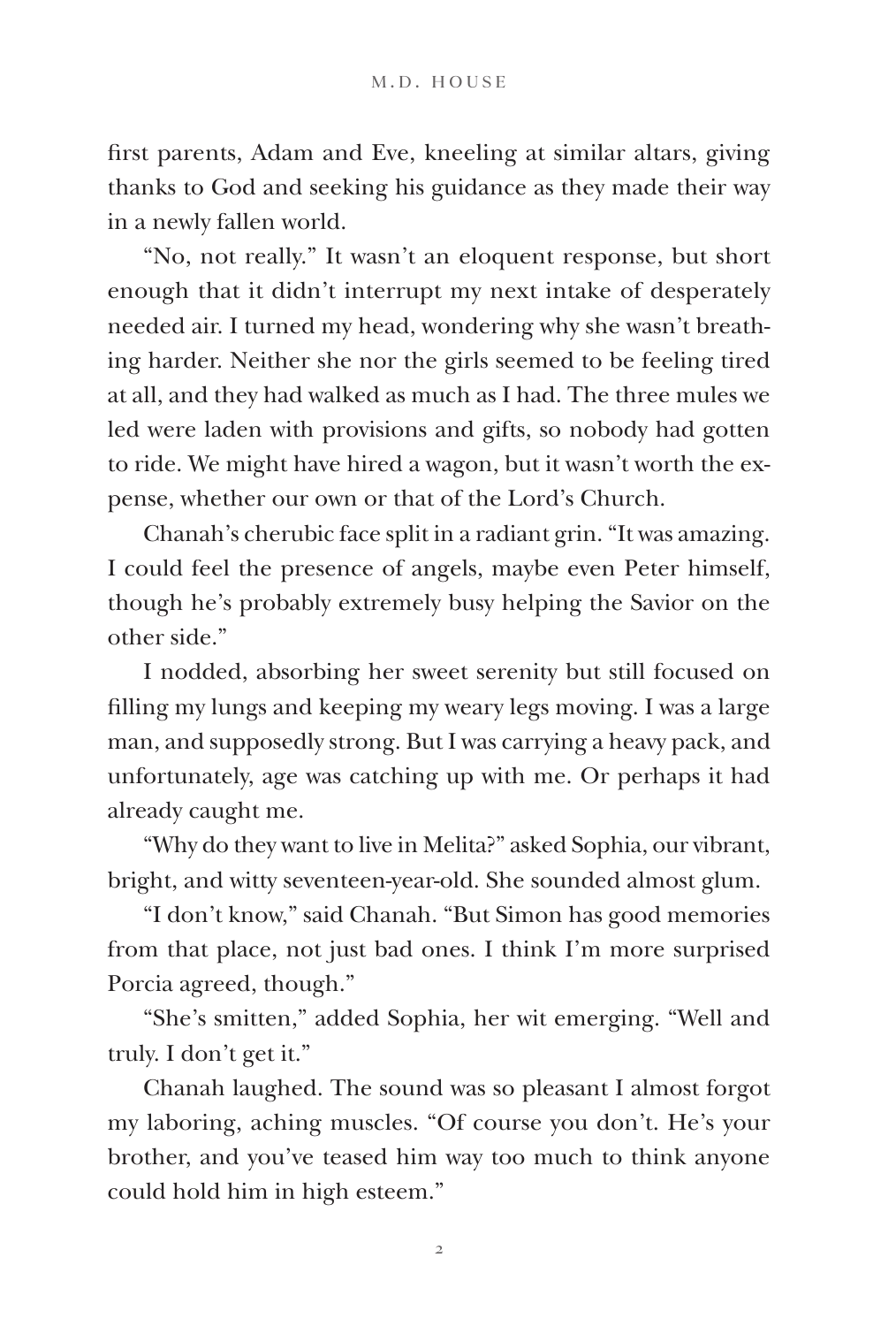"That's why they're moving to Melita," said Marian, two years her sister's senior. "To get away from you."

"Ha ha," Sophia retorted with a smirk, swinging her hip into her sister. They both giggled, and then Chanah joined in. Soon I added my slightly wheezing version to the chorus. As I did, we rounded the final bend in the road before Trento, getting our first view of the picturesque mountain town, settled among squat green foothills in a valley slightly wider than I had expected. The farmland appeared fertile, the Adige River clean and strong with the spring runoff beginning to surge. The natural beauty added a breath of warmth to the otherwise chilly air.

I stopped, causing the rest of my family to pause. The mules, too. A man driving a small wagon pulled by a single donkey grumbled loudly as he passed, complaining he had almost run us over. I smiled and waved at his back, then further soaked in the scene before us.

Chanah sidled up next to me and held my right arm with both hands. Evening was not far off. "We wondered why Esther had to find a man this far north," she said reverently. "I think we have our answer. Rome is beautiful, but this is … I can't find the right words." She leaned her head on my shoulder briefly, then turned as Marian and Sophia approached to stand next to her.

"I can see why Esther and Marco love it here," remarked Sophia, suddenly serious.

"When it's not the dead of winter, yes," added Marian, who was always more practical, like her mother, whom she resembled in looks, too, with her rich dark hair and large green eyes. "I doubt Levi enjoys it much."

Sophia pursed her lips at that. "Well, Great Uncle knows he could come live with us in Rome if he wanted to. It's much warmer there."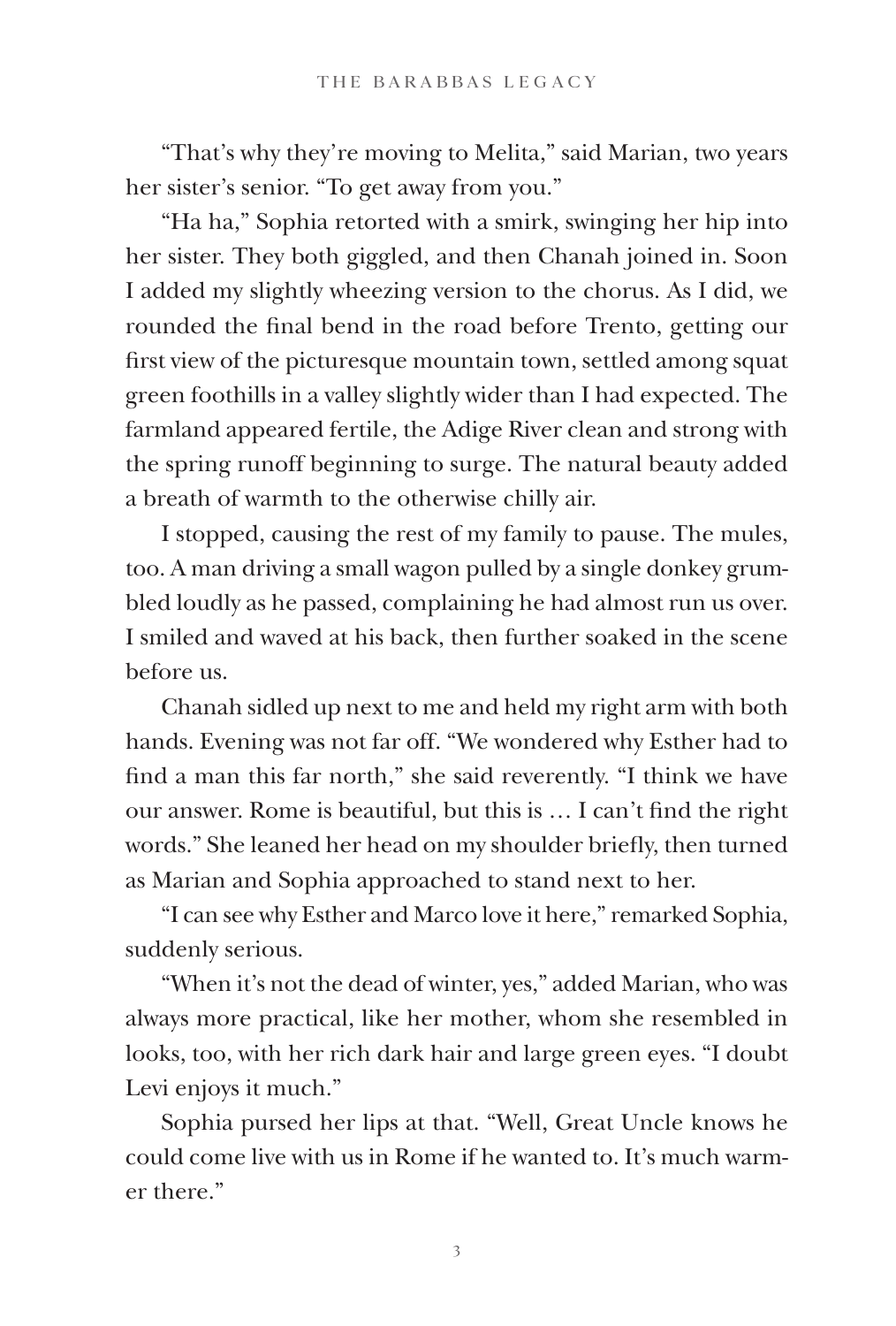She was right. I wasn't sure why Levi didn't, other than the fact his adopted daughter Esther was here. An orphan from Samaria, she had bravely fled an abusive slave master at eight years old and ended up in Jerusalem. Slaves were all too common in the Roman empire—and beyond—even in Judea. Levi and my departed mother Ruth, whom he had married after my father died, had taken Esther in. That was after Levi had been miraculously healed of leprosy by the apostle Matthias and Mary the mother of Jesus. I closed my eyes briefly, remembering the awe of first seeing my uncle at our door, healed. I wasn't a Christian then, though by divine providence I had met Mary. I had met Jesus, too, of course. My awe increased as I reflected on just how much he had done for me—for me!—my heart swelling with indescribable feeling.

"Beloved, are you all right?" Chanah had brought her face close to mine, and I felt a single tear fleeing rebelliously down my right cheek.

I sniffled, blinking. "Yes, just astounded—again—at how blessed I am. And I really hope Paul is still here, though I would guess he has already departed."

Chanah hummed. "You're probably right, but we'll see him again. I'm sure of it."

I knew *she* was, but I wasn't. Paul was likely well on his way to Spain, a place I doubted I would ever visit. It was a vast province, and he was still on the run from Roman authorities, so it would be nearly impossible to find him anyway.

As if she had read my thoughts, which she often did, she whispered, "There is always a way, my husband, Jesse called Barabbas."

I smiled, freeing my arm to place it around her shoulders and squeeze. What a treasure she was, one of the most faithful and powerful women God had ever placed on the earth. And she had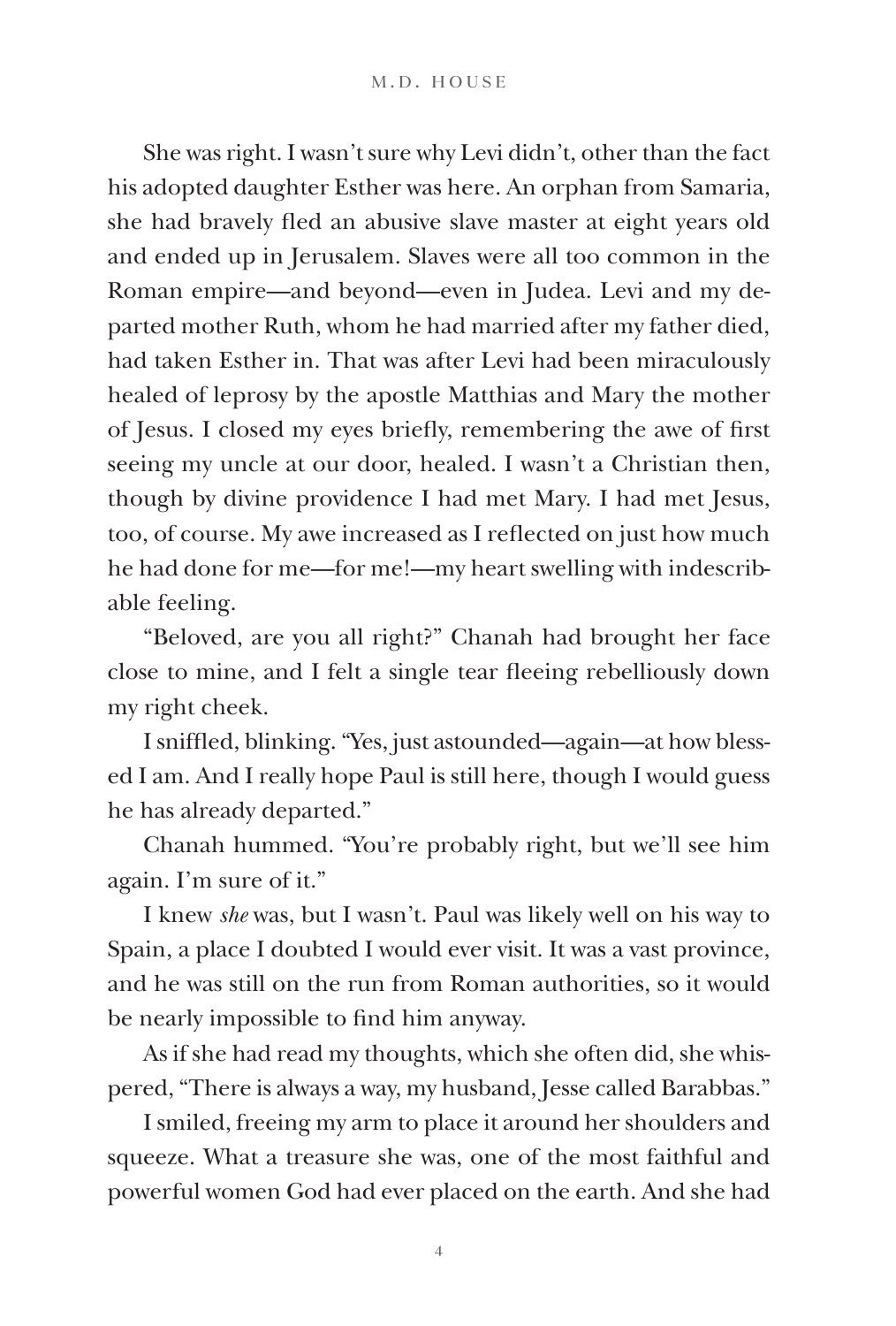somehow chosen to marry *me*. I knew God had forgiven me, just as he had Paul, but my past was still real—more real at some times than at others. And Chanah was aware of it all.

"Can we keep moving, please?" asked Sophia. "I'll turn into a block of ice if we stand here much longer." Her reverence had dissipated with a couple of gusts of cold mountain air.

I took a deep breath, feeling remarkably refreshed after such a short break. I winked at my youngest. "Yes, and I'll try not to slow us down." She gave me one of her classic expressions of teasing impatience. For some reason, I loved that look.

Esther and Marco's house stood in stalwart pride halfway up the south side of the first significant hill in the eastern half of the valley, the farthest west of a loose cluster of homes belonging to members of Marco's family. I noted that most of the homes in the area were built on the south sides of hills, which made sense given the angle of the sun, especially in the winter. Marco and his father and brothers farmed a large tract of land running south for at least a mile, and nearly to the east bank of the river. They had a few cows and sheep, too, along with oxen and mules to pull the heavy single plows.

It was still light enough to see, the sun hiding somewhere behind the grayness, which meant farmers were out across the valley preparing the soil for planting. That included Marco, so it was Esther who answered the door after we had secured the mules to a post at the side of the house—a very pregnant Esther. She hadn't informed us in her last two letters, smuggled to us in Rome to preserve the secret of Paul's location, but the mischievous glint in her eyes as she greeted us warmly told us she was delighted by our surprised faces.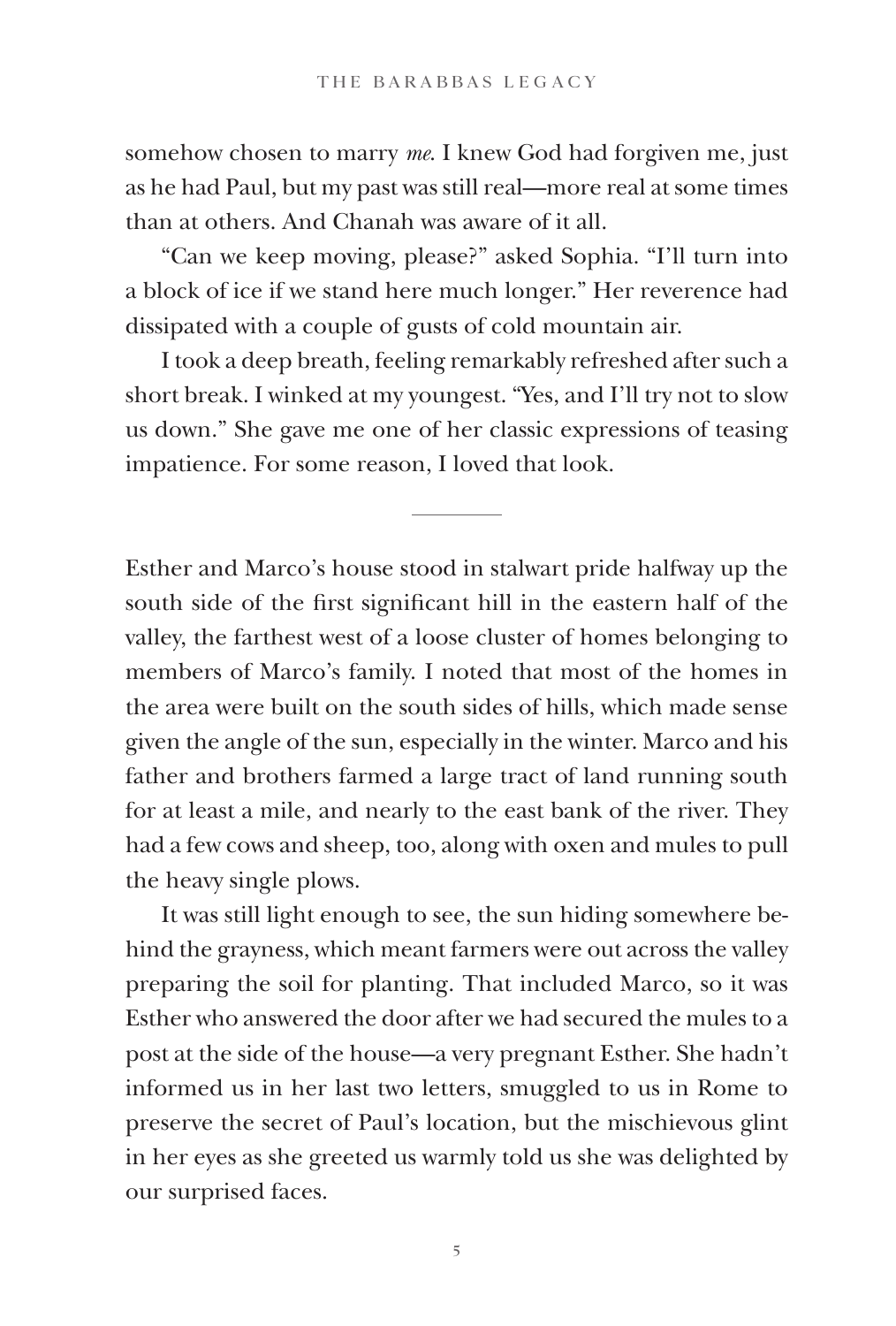Chanah squealed in delight, of course, as did Sophia. Marian was more reserved, if only slightly. After we had all entered the broad, plaster-sided home half-built into the hill, I set down my pack and closed the door, welcoming the warmth from the wellstoked fireplace in the corner of the large main room, which comprised both living area and kitchen. Several small windows provided sufficient light, though somewhat dim in comparison to that provided by the larger windows of homes in Rome's warmer climate.

They owned four chairs, which meant I got to sit on some rugs. That was better, anyway, because it almost felt like I was putting my feet up, which they sorely needed. I leaned back against the front wall and listened to the conversation—with keen interest at first, then with growing drowsiness.

"Jesse. Jesse!" A tap on my shoulder from Chanah brought me back into the conversation, and I willed my eyes open fully.

"Oh, I'm sorry. I shouldn't be this tired yet. I'm glad to finally be here, Esther. Your home is beautiful … and warm." I smiled, hoping my weak explanation was adequate.

Esther laughed. "It's okay. We were just talking about how the baby is due in a couple of weeks or so. Of course, since it's my first, it could be any day now."

"Or you could go longer," noted Chanah.

"Please don't say that," pleaded Esther, gently patting her very round middle with a hint of exasperation. I had no useful comments on such things, so I stayed silent.

"Well," said Chanah, glancing at me, "we can stay until you have the baby, whenever that is."

I didn't object, even though I wanted to make sure we were back in Rome by the time Cornelius's trial was held. The date was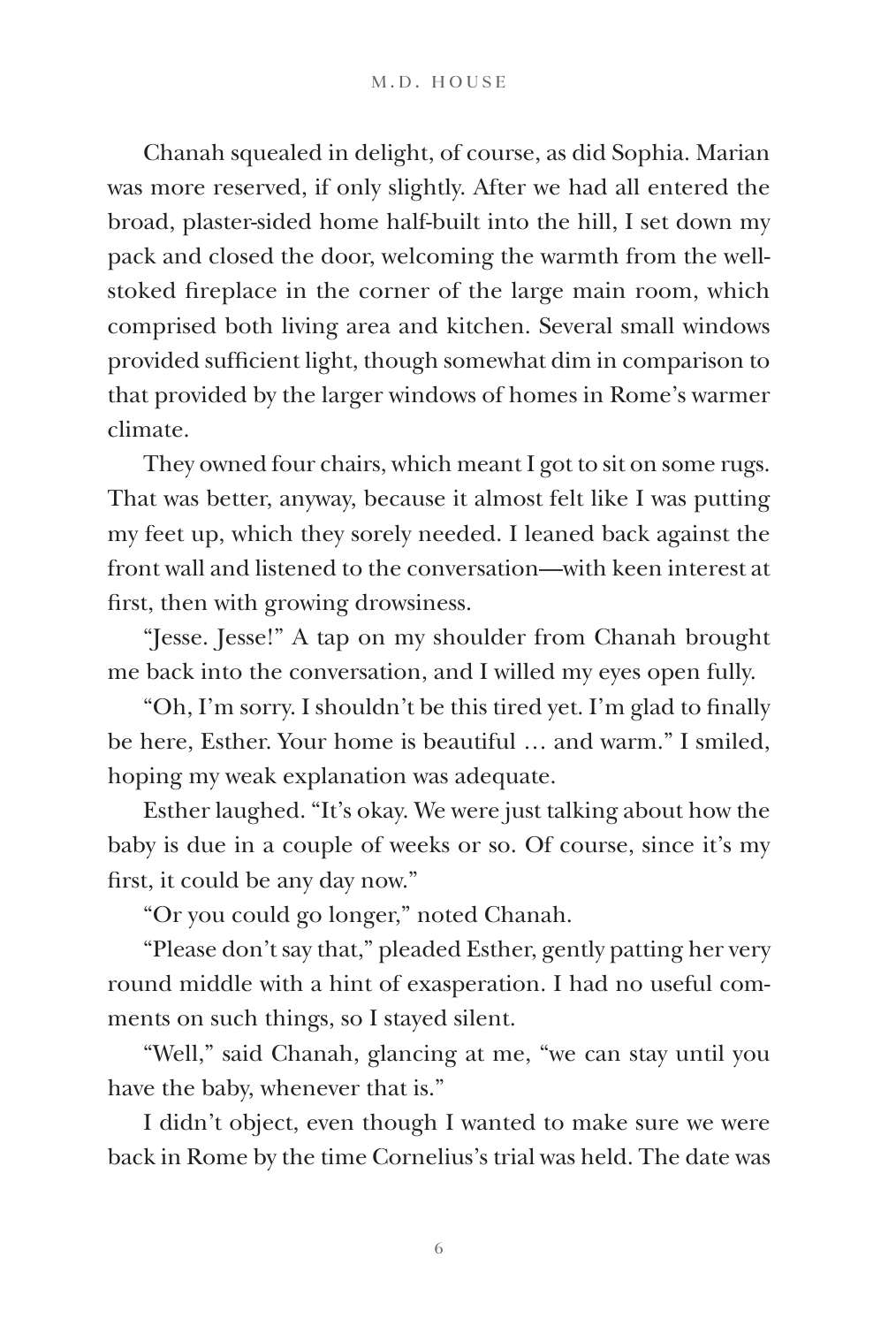only tentatively set, which meant it would probably get delayed until late spring anyway. Though I wasn't convinced I would be of much help, Emperor Nero seemed to at least tolerate me, and the saints, and our temple. How long that would last was profoundly uncertain. Political tensions were building. Some of our people were still being persecuted for the Great Fire, even though most citizens of Rome agreed Christians had nothing to do with it … other than assisting in the rescues and the rebuilding! Senator Manius Aviola, himself a Christian and our good friend, had assured me the Senate wouldn't move against the Christians, but Chanah and I, along with other church leaders, enjoined the members to constant prayer, greater faith, and more earnest charity.

Chanah and I prayed daily for Nero, too. After he had ordered the execution of Peter, something seemed to have … broken … inside him. Despite the Senate placing immense pressure on him, and though he had made Peter's death far less painful than the Senate had demanded, I knew Nero believed his own soul was irretrievably damned. In my anger and grief—at Peter's murder, the continued harassment of the Roman saints, and the Roman officials' fanatical search for Paul—I had largely ignored the young ruler, leaving him to battle his demons alone. I was trying to repent of that, having requested an audience with the emperor three times over the winter. Each time, however, his steward Octellus, also now a Christian along with other members of Nero's household, had reported that Nero refused to give any response to the requests. Octellus had also disclosed he was becoming increasingly paranoid and moody … even violent. What else could I do?

"Jesse, what's wrong? You seem disturbed about something." Chanah's gentle voice roused me from my pained thoughts. I looked up at her, a little embarrassed I had revealed them so clearly.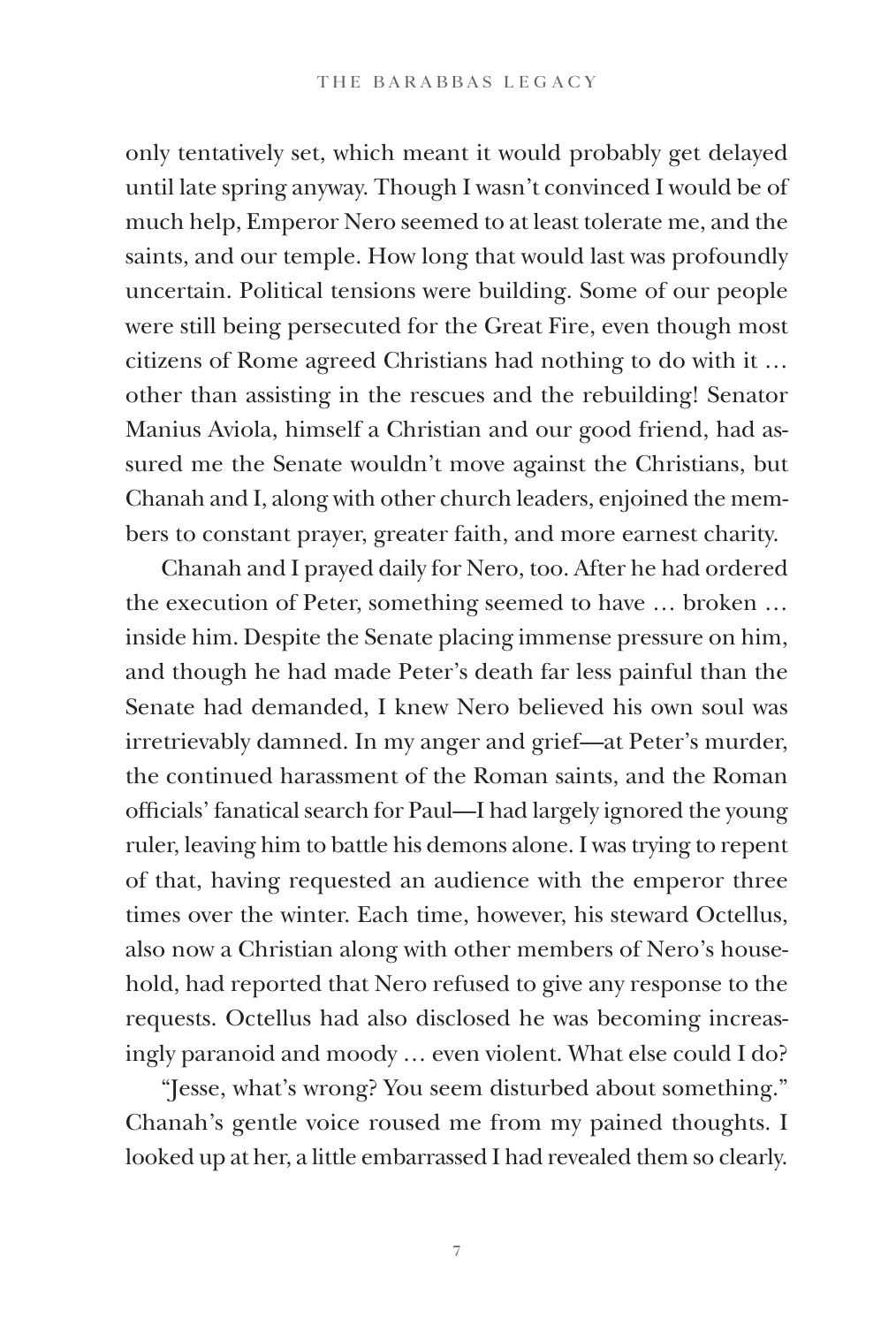"I'm fine. I was just thinking … about Rome, and the challenges there." I switched my gaze to Esther. "But I should be here, rejoicing in the time we'll get to spend with Esther and Marco."

"And their new baby," piped in Sophia.

I chuckled, trying to further ward off the gloom. "And their baby, yes. My uncle Levi, too."

Just then the front door opened, and Marco walked in. His arrival came earlier than I had expected, since there was still some daylight left. Right behind him was his father, whom I had never met. I hurriedly got to my feet, my joints creaking in protest.

Marco wore an anxious expression, and when his father turned to face us I figured out why. I remembered his name being Paolo.

"You," he said, pointing fiercely at me, his voice nearly a growl. "Have you come to torment my son further?"

I blinked in surprise, sparing a glance for Chanah before responding. "We are just here to visit. Esther is a sister to me."

When Paolo glanced at Esther, his gaze softened only slightly. He whipped his attention back to me.

"She is a kind and faithful woman, despite the evil you've filled her head with," he spat.

My eyebrows rose, my mind searching for how to respond. I wished Chanah would step in, but she didn't. I felt irritation at the unwarranted attack start to build, too.

"Can you be more specific?" I asked evenly.

He took a step closer, perhaps thinking I would be intimidated by that. We were of about the same age, though he was smaller. His gnarled, accusing finger nearly touched my chest.

"You sent that thief and deceiver Paul to us, and he tricked several families into giving him their hard-earned money to help him continue his journey. His two henchmen bullied some of them into doing it."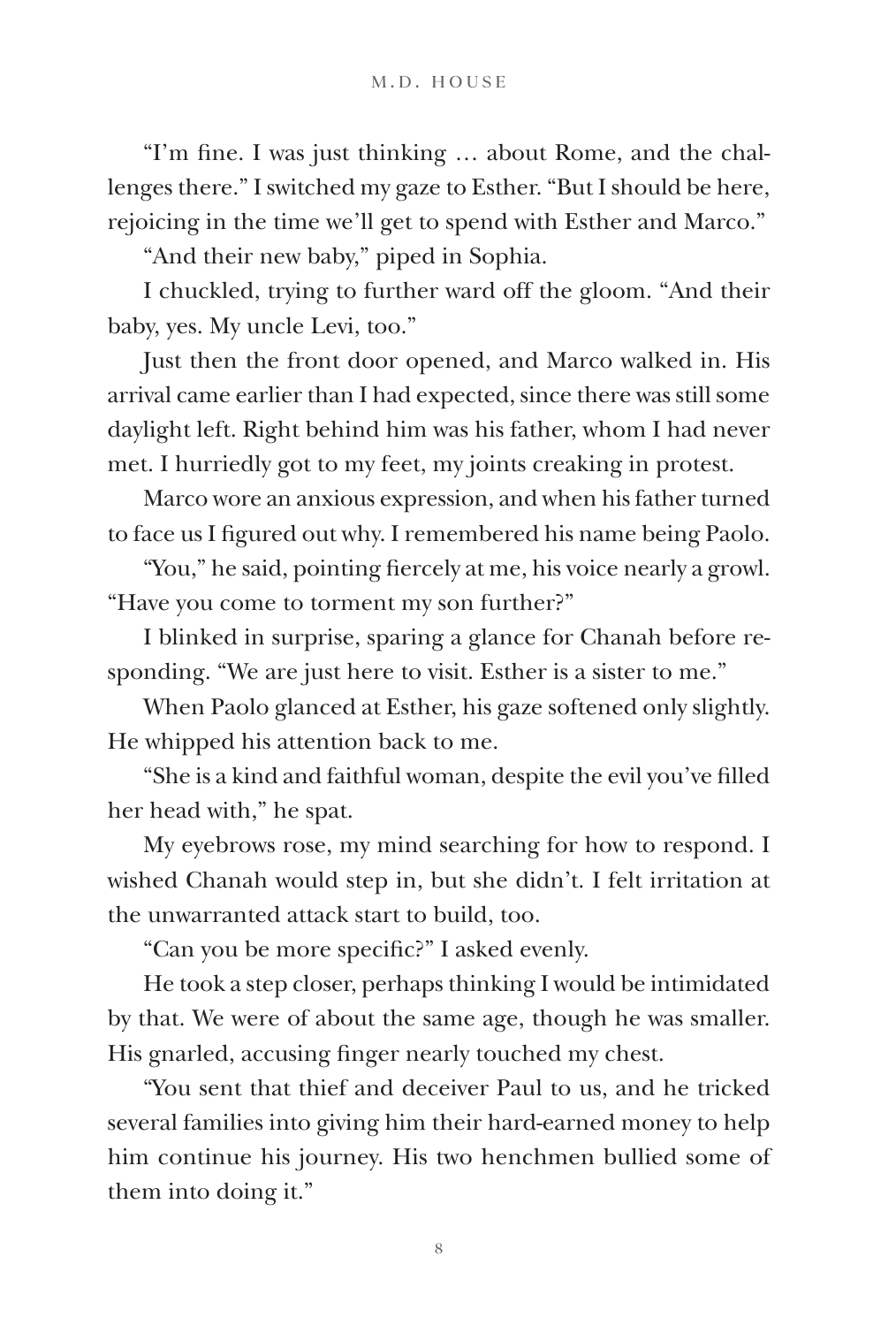"Morech and Antonius?" asked Chanah with a tone of disbelief. "Yes," he said disparagingly, glaring only briefly at her.

"How did Paul and his 'henchmen' bully them?" I challenged, folding my arms to keep them in check. In my younger, morally lost days as a headstrong Jewish rebel, I would have already thrown Paolo to the floor, especially after his implied insult to my wife. I worked hard to make sure those tendencies didn't resurface.

"He preyed upon their fears," he replied with barely restrained fury. "He threatened the welfare of their souls if they did not help him. He is a smooth talker, that one. And now you are here to bleed us further."

I glared back at him, my anger rising. "You mean with the mules laden with supplies and gifts for the Christians here? *That's* how I'm going to 'bleed' them?" My tone was heavy with ire and sarcasm, and I could feel the tension in the room increase dramatically. Then I realized what I had done in inviting the spirit of contention. I raised a hand as I lowered my head.

"I'm sorry, Paolo. You are a good man. I know you are concerned for your family and neighbors." I raised my eyes to his, which appeared somewhat confused, though still fiery. "Tell me, please, everything that has happened, as you have *personally* witnessed it." I gave emphasis to the last part. I wasn't interested in hearing rumors.

Esther had risen and walked to a point almost between us. Marco stood beside her, a hand at her waist.

"It was two acolytes of Demas," she said, gazing kindly but sternly at Marco's father, then turning to me. "They passed through two weeks ago, having come from Thessalonica, searching for Paul themselves. I don't know how they knew to look here. Demas used to be a faithful follower of Christ, but he now claims Paul stole from the saints at Troas, that he is a liar and blasphemer. He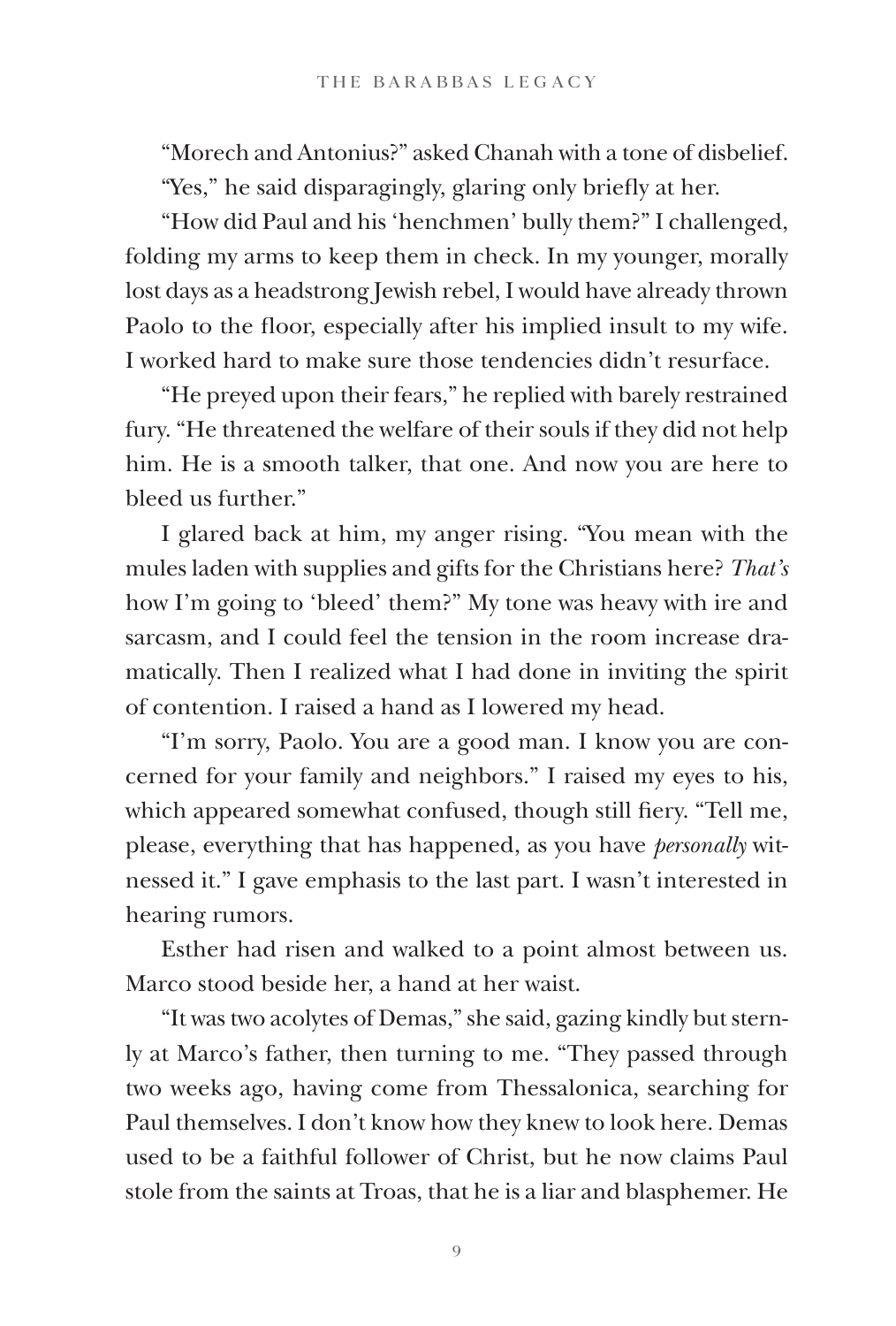wishes to confront him publicly, and he curries favor with local Roman officials, trying to improve his standing in the empire." She looked pointedly again at her father-in-law when she finished, and he shuffled his feet, suddenly seeming uncomfortable.

Chanah had risen as well, placing herself by my side. She addressed Esther, ignoring Paolo for the moment. "Calling a man a thief is a common accusation, often without any proof. What else did they say?"

Esther appeared grateful Chanah had entered the conversation. I certainly was.

"They said Jesus of Nazareth was nothing more than a skilled teacher," she responded, "neither prophet nor god. They said rumors of his resurrection were started by some of the Jewish leaders themselves, to create enemies that would distract from their own corruption. They claimed Paul was in on the plot, and that he had become wealthy because of it."

I nearly laughed. Paul, *wealthy?* If he was, he hid it well—every day.

"Did he make any tents while he was here?" asked Chanah softly. Paul had often made tents, wherever he went, trying not to be a burden on the saints.

"He made *one* tent," said Paolo derisively, holding up the same finger, having apparently regained some of his original angst, "which he then gave away, as a rich man would, to keep up his guise."

Chanah studied him intently with kind eyes, beneath which the anger of almost anyone would melt away. "I have personally known Master Paul for many years," she began. "I have seen him toil with his own hands for his support. I have seen him suffer, not only through his own trials, but for the struggles of others. His family was taken from him because he chose to follow the Christ.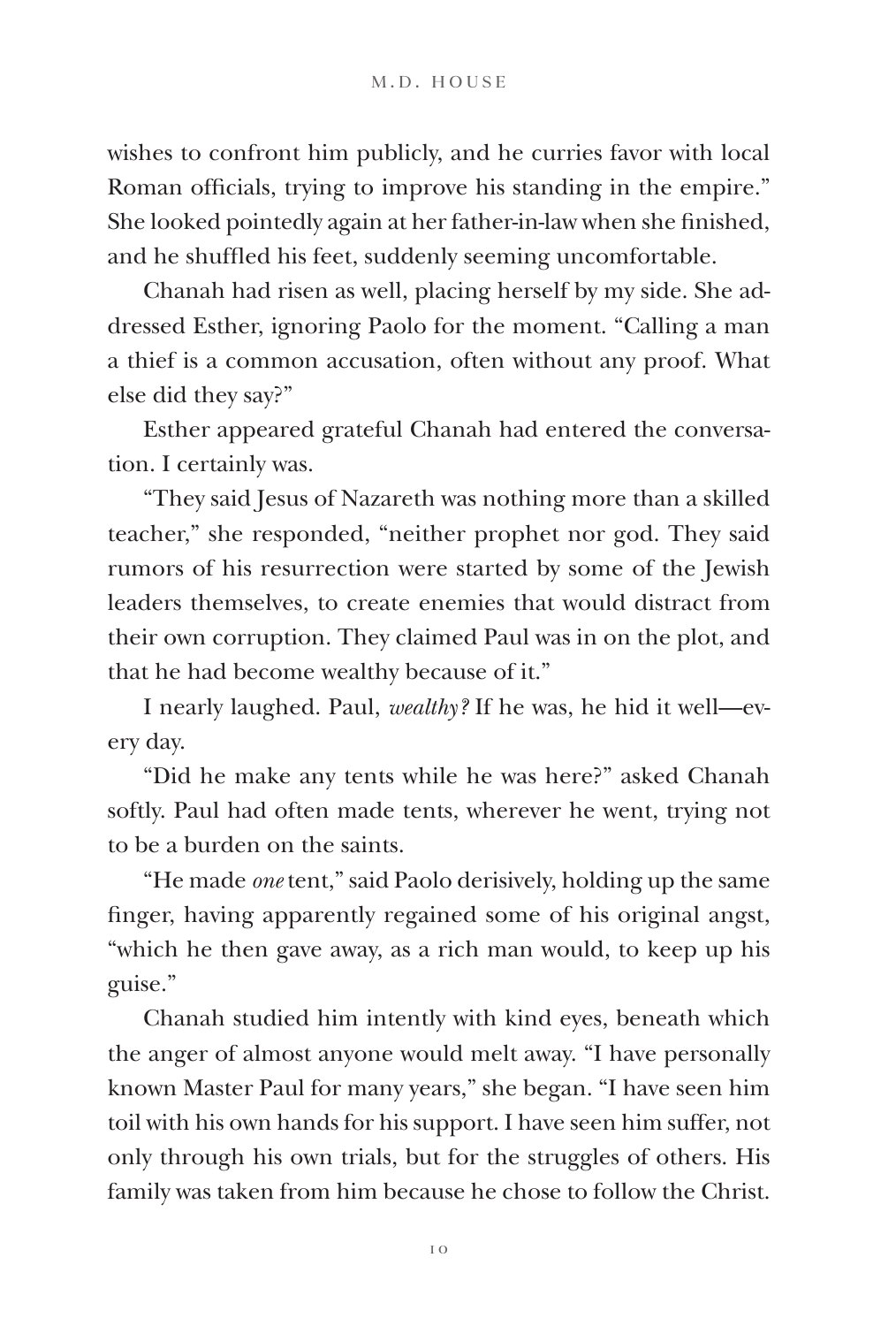He has blessed *our* family more than I could possibly describe, but not with money. You see us, how we are dressed, how we arrived. My husband has had the ear of Nero himself on several occasions. We could have ascended in rank among the Roman elite, curried great favor, like Demas and other apostates, if we had wanted to. But that is not what God purposed for us, and it is not what would make us truly happy."

Paolo's anger subsided again, but his mien still reflected a mulish cast. He appeared unsure how to respond, so Chanah continued.

"Have you spoken with each of the families who helped Paul continue his journey, especially the women?" She was smart to include the women. Paolo had probably spoken to some of the men, and among them they had likely confused everything. I had been as foolish before, on many occasions.

Paolo's mouth worked soundlessly. He looked at his son, his eyes seeming to demand help.

Marco spoke, eyes fixed on Chanah. "Esther has spoken with them. I … doubted at first … but Esther and I have prayed about it." He cast a wary glance at his father. "I do not have any more doubts."

"Humph!" erupted Paolo, his face turning red. "You—all of you—have corrupted my own son. A curse be upon you, by the gods and goddesses!" He made a flurry of frenzied motions with his hands, stirring the air uselessly, then turned and stomped out of the house.

In the silence that followed his receding footsteps, I surveyed everyone in the room. Chanah's face was filled with compassion as she considered Esther and Marco. Esther cried softly as Marco stared at nothing, his expression neutral. Sophia alternated her gaze between Esther and Chanah, her eyes welling with tears.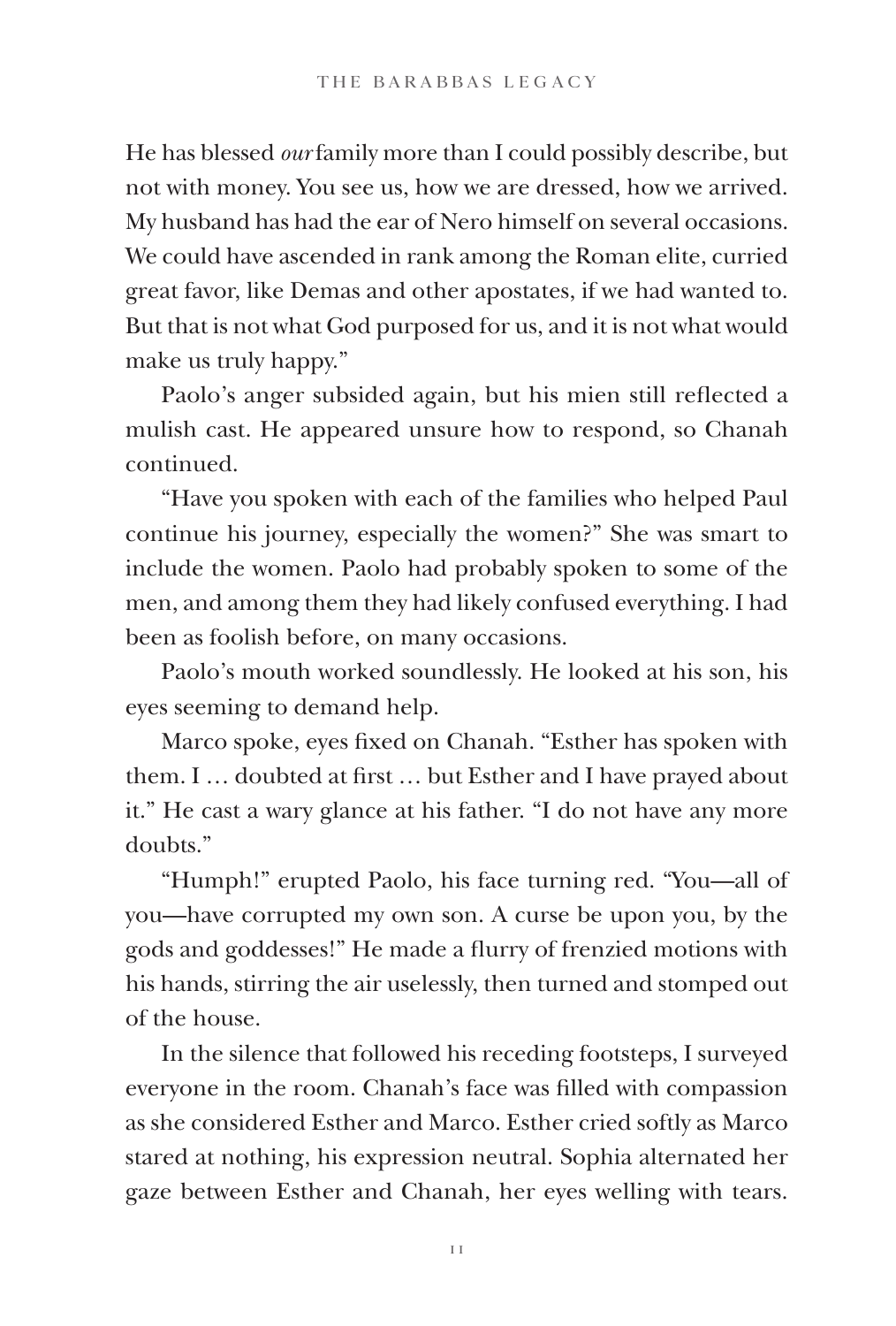Marian was deeply pensive, her eyes resting most frequently upon me, which made me feel obligated to say something more.

"Marco, I do believe your father is a good man. I know he was baptized, but he has apparently rejected that, at least for now. I'm not sure how to help him, but the Lord can."

Marco hesitated before responding. "He can cause trouble. He is more stubborn than you know."

I nodded ruefully. "We can all cause trouble. I have caused plenty myself. Paul, too, as I'm sure he told you. May we all sit again?"

Chanah, Esther, and the girls resumed their seats. Marco sat on the bare floor next to Esther. I felt guilty resting on the rugs, at least two of them, but Marco wasn't complaining.

"What was the last thing Paul taught here?" I asked.

Esther answered immediately. "He talked about the Lord's triumphant return, which Jesus himself prophesied. He said dark times were coming that would test our hearts and challenge our faithfulness. He advised us not to count on Christ's return to deliver us from our trials, but to place our burdens before him constantly, and to work, pray, and serve each other. We should study God's word, too. Every Christian family here has at least one tract containing epistles from apostles and sister leaders. One of my favorites is from Priscilla. I've been teaching all the sisters to read and write, and some of the men, too, including my husband."

Marco looked a little sheepish at that, but it was no shame he hadn't been taught to read before. It was important he had the opportunity now.

Chanah beamed. "I wish we could have been here and seen him preach, even though we have heard him give sermons many times. His words invite the Spirit, which is what truly teaches us."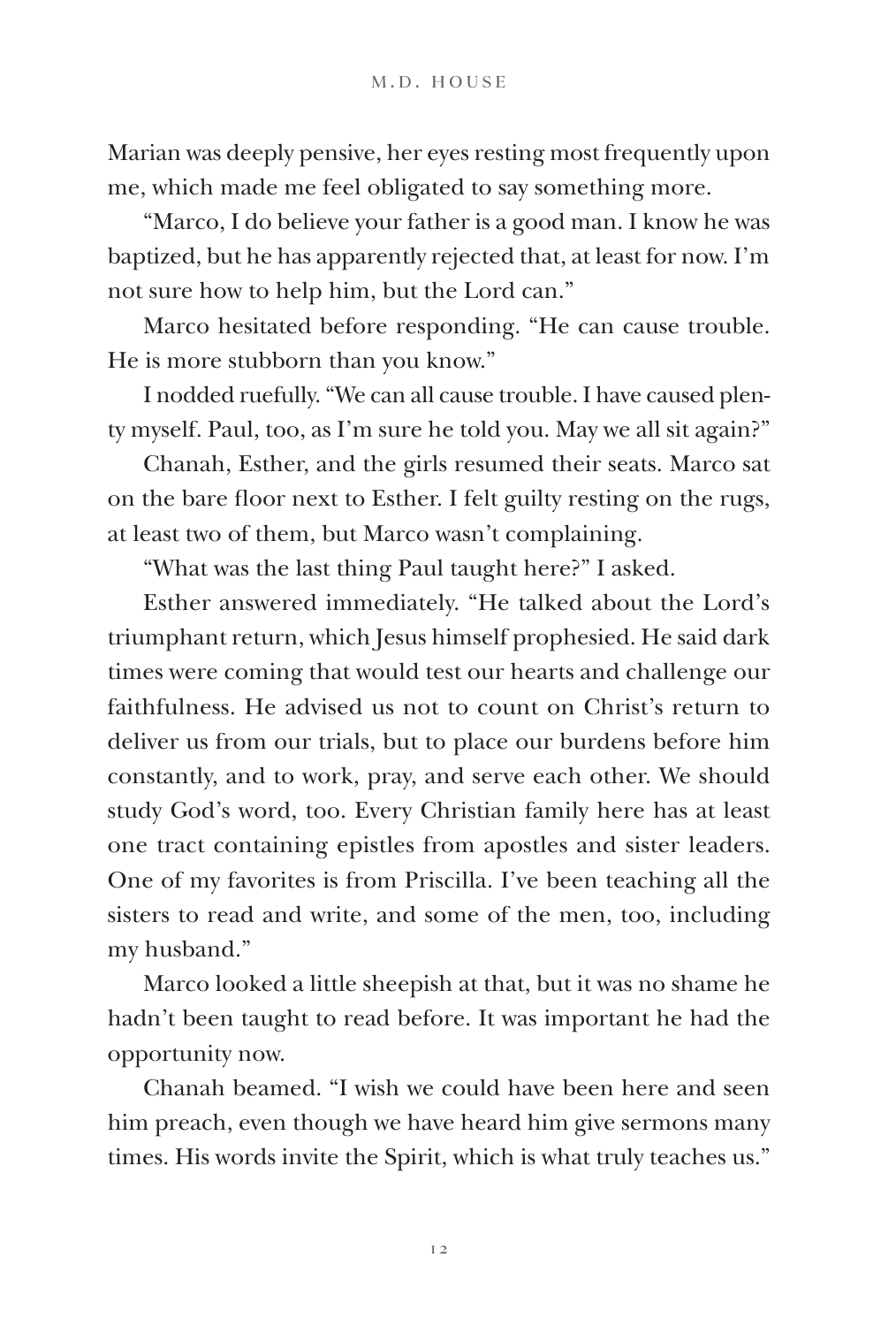More tears streaked down Esther's ruddy cheeks as she nodded, reaching down to grasp Marco's shoulder. "I'm frightened for our baby," she said softly.

"Why, dear?" asked Chanah.

"Because this world is already dangerous and difficult. If it's getting worse, how will—?" She cut off as a sob escaped. Chanah instantly knelt in front of her chair, holding her other hand in both of hers.

"No matter the trials," she said soothingly and firmly, "we must keep our perspective eternal, and help our children do the same. We saints are no better or worse than anyone else. This life is a necessary test for us all, but it is only a brief moment. We are extremely blessed to have prophets and prophetesses. We have the written word of God, including new scriptures. We have the gifts of the Spirit. We are graced with the awareness of the overwhelming love of our Savior, and our Father. It is easy to forget how much we possess when life seems so hard and unpredictable, but we must constantly try to remember. God will help us, if we are willing to accept that help, and especially if we are humble and obedient to his wise commandments … if we keep the natural man in check. You are doing a great work here, Esther. I know you are. You are such a powerful example of the light of Christ. The people here need that. Everyone needs that, including the people of Spain, where Paul travels now."

Esther was openly crying again. The other three women joined the harmony. I noted the beginnings of tears in my own eyes, spotting them in Marco's as well. When he looked back at me, we both smiled and shrugged. My family and I had just arrived, and already I felt as emotionally drained as I was physically exhausted. I wasn't sure what to expect next.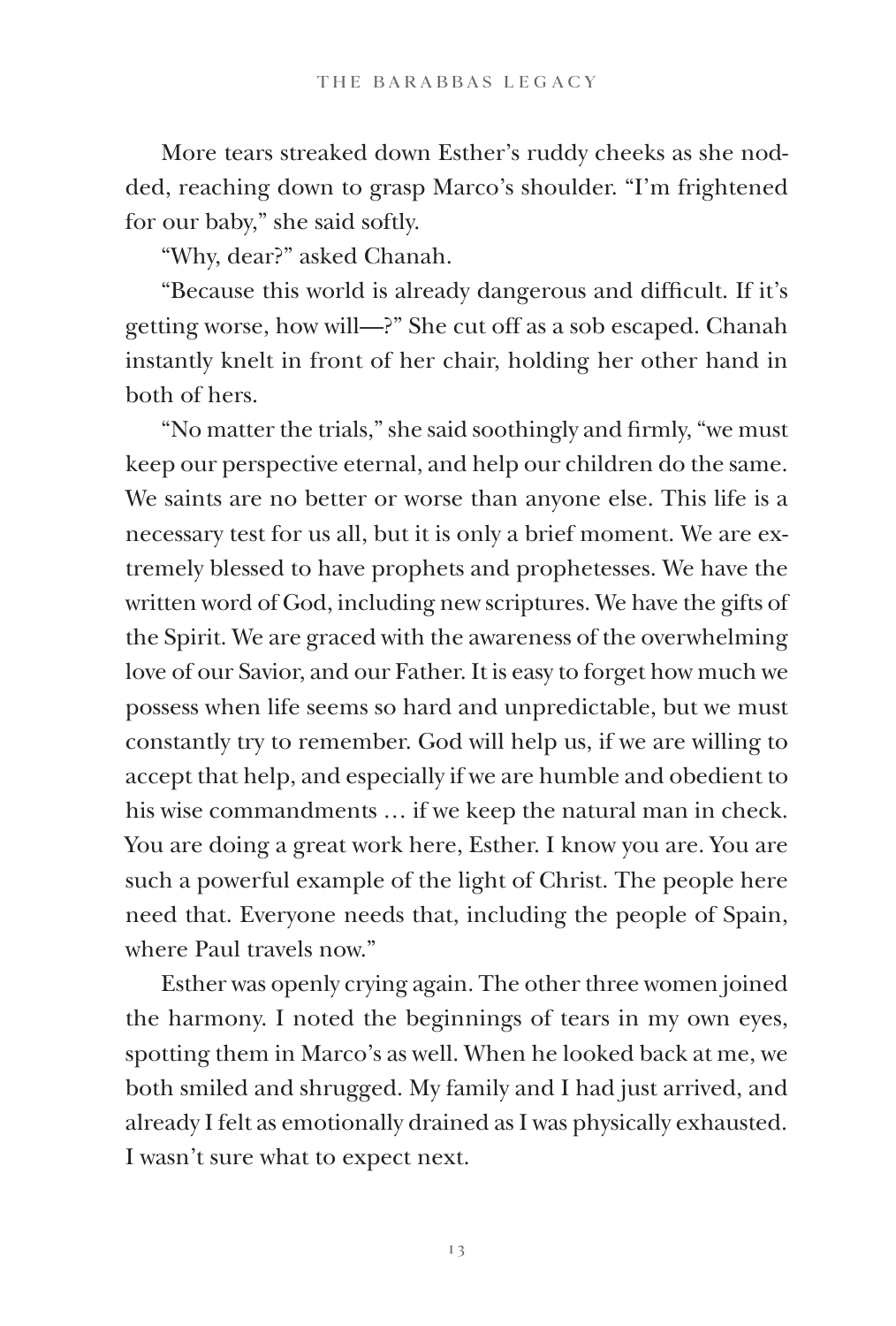Paolo avoided us over the next few days as we visited the saints in the area, making several trips into the heart of the town as well. We distributed the provisions we had brought after counseling with the local church leaders. The people of Trento were proud, but still grateful for some small assistance from the saints of Rome. After all, they had sent what relief they could to Rome following the Great Fire, and from what I could tell of their modest circumstances, it had been a significant sacrifice.

I wasn't a farmer—not by a long stretch—but I spent a little time attempting to help Marco and his brothers. I didn't try to avoid his father, but neither did I seek him out, and we only saw each other at a distance. Each time, he pretended not to have seen me. That was fine, at least for now. I prayed for him, as best I could, even as I was stumbling along, trying to steady a plow.

I learned they grew mostly common wheat, with some legumes as well. They also kept a large family garden with a wide variety of crops, tended mainly by the women and children, who also sometimes helped in the large fields. Chanah, Marian, and Sophia seemed to enjoy working in the garden. I was continuously amazed at how pure it felt to work in the soil of God's marvelous creation, amid such a scenic landscape, enabling the growth of the bounties that sustained human life. As a tentmaker, I'd felt satisfaction many times, but this seemed different. Not greater, perhaps, but I welcomed this powerful new perspective.

I was grateful I was with Marco, and not on a ministering visit somewhere else in the valley, when Sophia came bounding up to us, her feet finding uneven purchase on the tilled soil as her brown hair bounced erratically.

"Papa, Marco, the baby's coming!" I loved that she still called me Papa, even at seventeen. I wished she would forever. Marian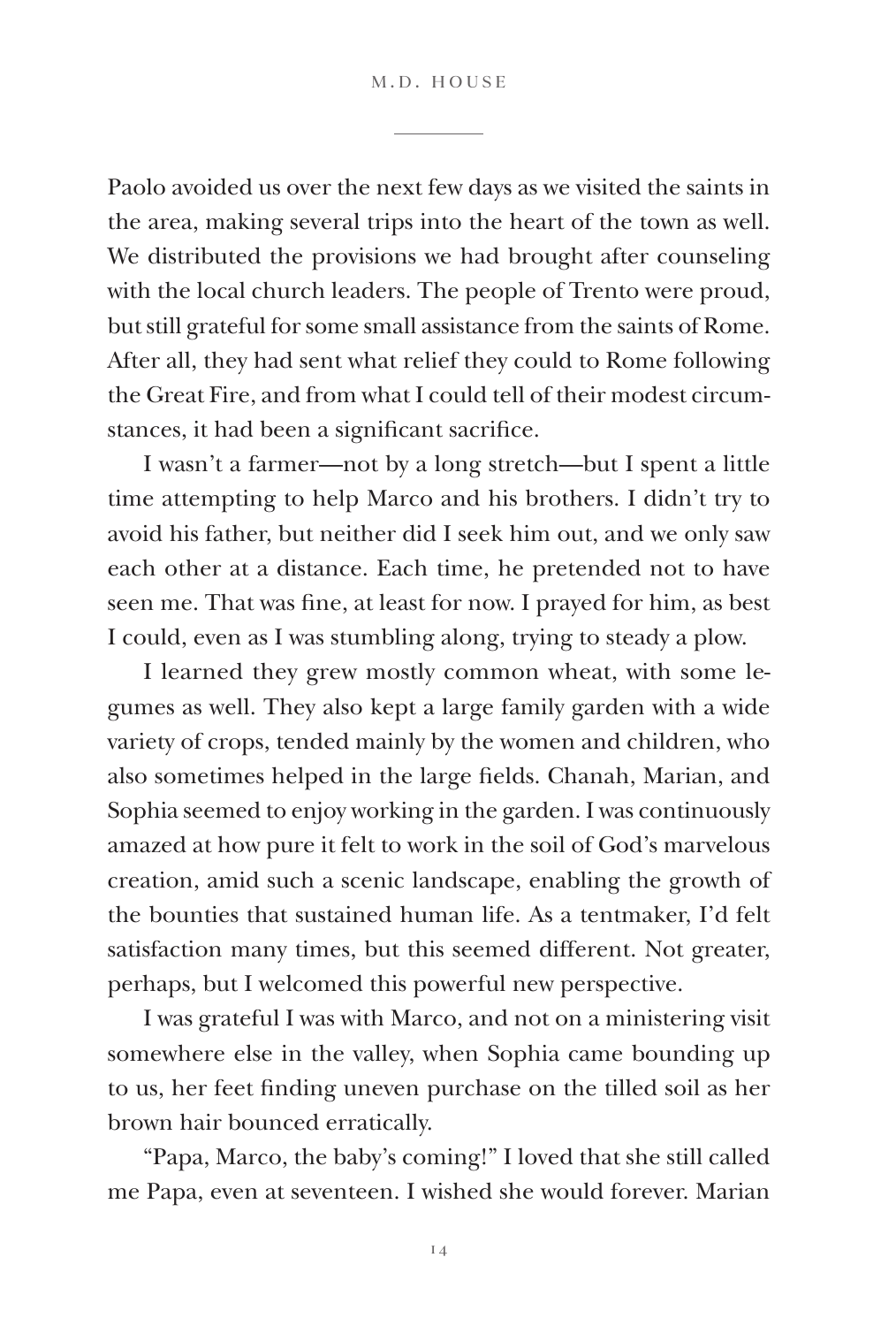used the more formal term Father now. Did that make me feel older? Was that the issue?

No matter. The announcement sent a jolt of energy through me. It clearly did for Marco, too. He dropped the reins of the ox and raced after Sophia, who had already turned to start running back to the house, over a quarter mile away. I stared after them a moment, then looked at the ox. Should I leave it there? Would it ruin something?

As I studied the ox, standing placidly in its harness, I decided I should try to be helpful. I wouldn't be of any use in the house while Esther was laboring, anyway. As carefully as I could, I unfastened the heavy straps linking the animal to the plow, then stepped gingerly to the front and picked up the reins, tugging gently. After a second, the beast started to move, paying me little more mind than a fly it would swat with its tail. That was a relief.

We had been in the middle of the crosshatch plowing, so I led it back through the section of field which had only been plowed in one direction, aiming for the corral where it was kept. Our progress was steady but slow, and by the time I had taken care of the ox and was nearing the house, Esther's labor screams were coming frequently. I hesitated, not knowing if I should enter yet, or even if I wanted to. Chanah would have things well in hand along with Marco's mother, probably, though I didn't know if she was present or not.

As I was about to open the door, Esther gave a long, agonizing scream, and a wave of worry washed over me. I entered quickly, looking with concern toward the space cleared on the floor where Esther lay, surrounded by various women, including Chanah and Marco's mother, Julia. Marian and Sophia hovered over Chanah's shoulder, empathy on their faces for what Esther was going through. A little fear as well.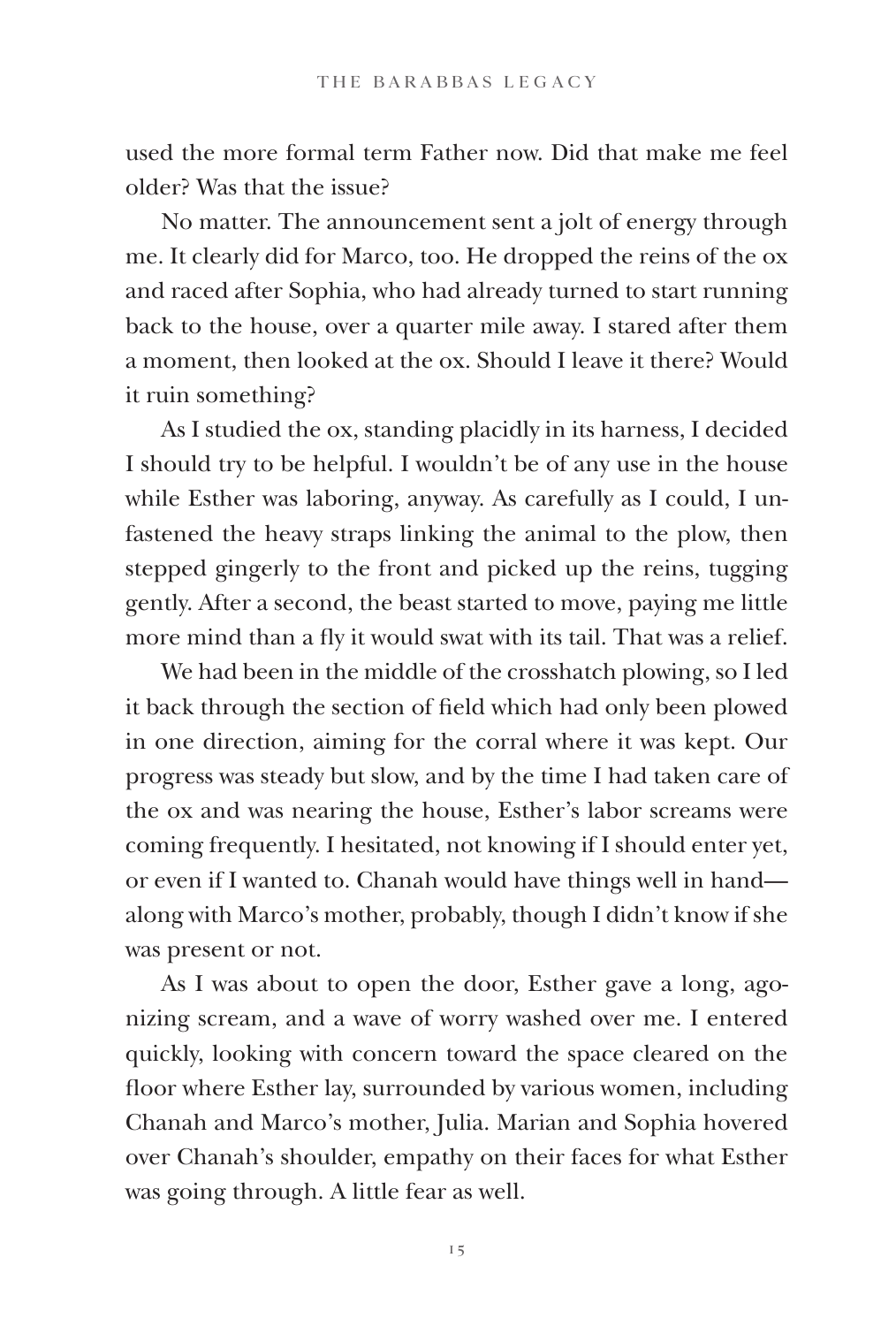As I took a step toward the group, I heard a small but strong cry, along with a gasp of joyous relief from Esther as she reached toward the babe.

"It's a boy!" announced Sophia, looking at me, beaming.

"And a strong one," said Julia. She and Chanah worked to clean him up and complete the messy birthing process, as he continued to cry out in protest at his new, much cooler environment.

I took two more steps, reaching Marco, who was practically bouncing on his toes near one wall, holding his arms. Levi hovered proudly next to him. Marco's smile was broad, but the awesome responsibility of becoming a father clearly showed on his face. He was smart. He let the women do their work, though he did finally move to kneel near Esther and put a hand under her head.

"What will you name him?" asked Sophia excitedly.

Esther gave her an exhausted but happy look, then grasped Marco's arm. "John," she announced proudly, "because we both feel he is a precursor to something great, like John the Baptist was to Jesus."

Warmth spread through me. It was a fantastic name, filled with holy purpose. I had come to expect nothing less from Esther, whose bright faith was both anchor and beacon.

"You will be a wonderful mother," said Chanah, using a clean, damp cloth to wipe sweat from Esther's brow. "This child is blessed to have you and Marco as his parents. Few are so lucky in this world."

Esther grasped her by the wrist. "Thank you, Chanah. You are a marvelous example to me."

I could attest to that sentiment, of course. I still experienced profound amazement that Chanah had agreed to have children by me. She had explained it before, and while it made more sense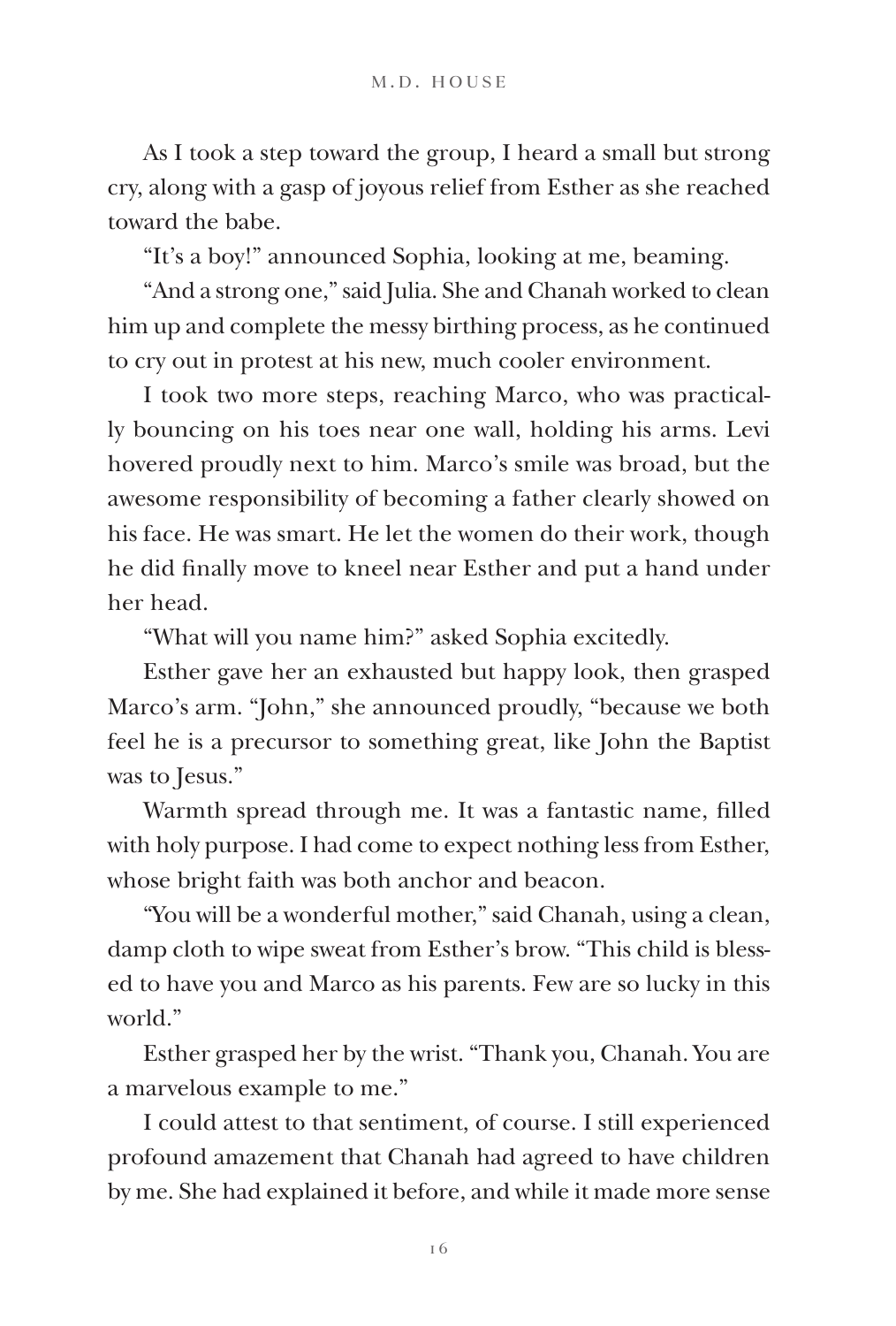in the light of the personal redemption offered by Christ, it was still difficult to comprehend sometimes.

And I was an uncle again, which reminded me with a twinge of sadness that I'd never seen my other nieces and nephews. My sisters Salome and Mara still lived in Armenia with their husbands, all strong in the faith, as far as I knew. Mary Magdalene lived there, too, though her children were all grown. I'd never heard of her remarrying. A few wondered why, even some of the Church's leaders in Jerusalem.

A few minutes later, Marco and I left the house to return to the fields with a new spring in our steps. Marco expressed happy surprise when he learned I had brought the ox out of the field. I wasn't sure whether his shock stemmed from the fact I had done it, or that I hadn't messed anything up in doing it. Either way, he was grateful, and we continued our work.

"Did you feel like it was going to be a boy?" I asked a little while later as the plow started to move again.

Marco shook his head. "Esther felt like it was a boy, but I had no idea. I'm glad they are both healthy." He paused, his tone becoming more somber. "One of my aunts died in childbirth. One of my friend's wives, too, recently."

I grunted as the plow tried to jerk free of the furrow and I struggled to re-settle it. When I could finally respond, I said, "Life is fragile, but miraculous. I don't know how so many people survive to adulthood, given all the dangers."

Marco smiled, snapping the reins lightly to get the ox to pull a little harder. "I agree. It must be God helping us."

"Indeed. There is little we can do without his aid … and without each other's help."

Marco nodded thoughtfully, and then I started asking him questions about farming. I was curious—and truly impressed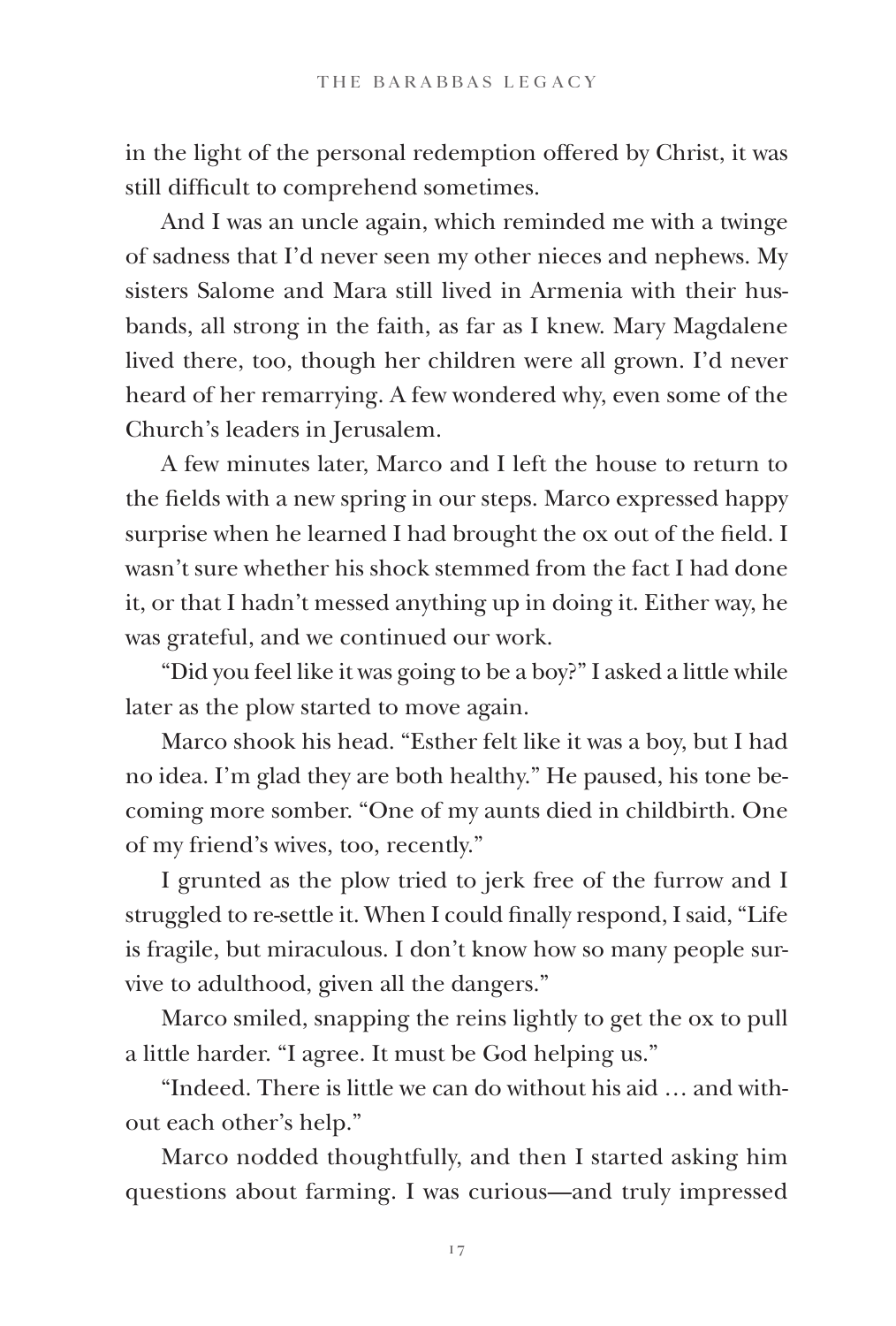with how hard he worked. Without people like him, most of us would die, even the smart and highly educated ones who thought they were better than everyone else. I wondered how those 'great ones of the earth' would fare if they were thrust into a field with an ox.

I was sore the next morning. Keeping that plow steady had required a lot of strength, using muscles I didn't exercise much while making tents. My legs felt like jelly. Walking through softened dirt was much different than stepping on hard ground. Some of the farmers used wider shoes to help them, but even then it was taxing.

My daughters and I were just finishing breakfast—Marco and Levi having departed before first light—when Chanah rushed into the kitchen. "Husband, follow me. Something's wrong!" She hurried back toward the two sleeping rooms, entering the larger of them, where Marco and Esther normally slept.

I glanced at Marian and Sophia in alarm as I rose quickly and followed.

"Brother, he's not breathing right," said Esther as I entered, her voice thick with concern. In the candlelight, I could see her eyes were rimmed red. "You and Chanah can bless him, and I have faith he'll be okay."

"Yes, of course," I said, kneeling by her bed and immediately placing my hands on the baby's head. His breathing was irregular and raspy, and his flesh felt too warm. His eyes were closed, and his body squirmed. He wasn't crying, though. Chanah placed her hands on top of mine, and I searched for words of healing from the Spirit. I searched for faith, too—*my* faith, not Chanah's or Esther's. I knew they had faith. It was my own I sometimes doubted.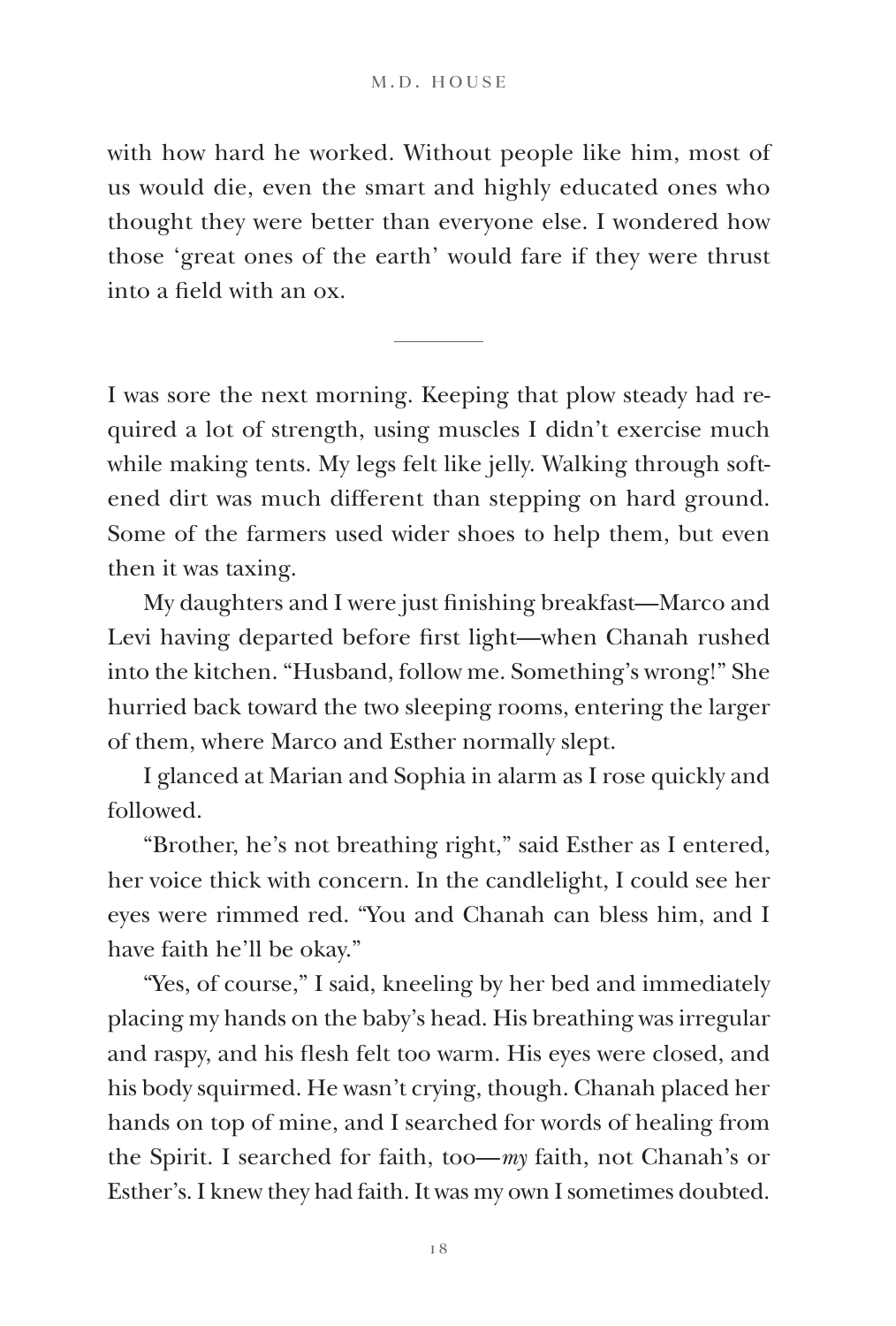After my prayer was finished, I removed my hands and looked at little John. He had calmed considerably. His breathing wasn't normal, but it was better.

"Has he been suckling?" I asked.

Esther nodded. "Pretty well, yes. Not as much as I think he should, but … I guess most new mothers think that." She glanced up at Chanah, who nodded.

"We will continue to pray for him," Chanah said reassuringly, placing a hand on my shoulder. "I was going to accompany Jesse to town for a meeting with the solitary Jewish family in Trento, whom we haven't met yet, but I'll stay here with you. That's okay, husband?"

"Yes, of course." She didn't need me to agree, especially for something like this. "I'll make it brief, and get back here as soon as I can, probably by early afternoon. Maybe I can help Marco further." I was sincere, or so I hoped—my muscles rejected the thought.

John weighed heavily on my mind as I walked toward Trento, but I smiled whenever I recalled his sweet face. It was like looking at an angel, or so I supposed, never having seen one myself. Besides Chanah. And my children. And Paul, too. Well, I hadn't seen an *angel* angel. I wondered idly if I would still be alive by the time John became a man. He would have brothers and sisters. He would be handsome. He would be smart, knowledgeable, and strong. I thought of my own sons, Elhanan, Matthew and Simon. Simon we had recently seen, of course. But we hadn't seen our adopted Elhanan and his family since they moved to Ephesus several years ago when Paul called him to be a bishop there. We also hadn't seen Matthew and his wife Reyanza, whom we had met briefly in Rome, for over a year now, and I questioned if we ever would again in this life. They lived in B'Ashra, south of Ethiopia,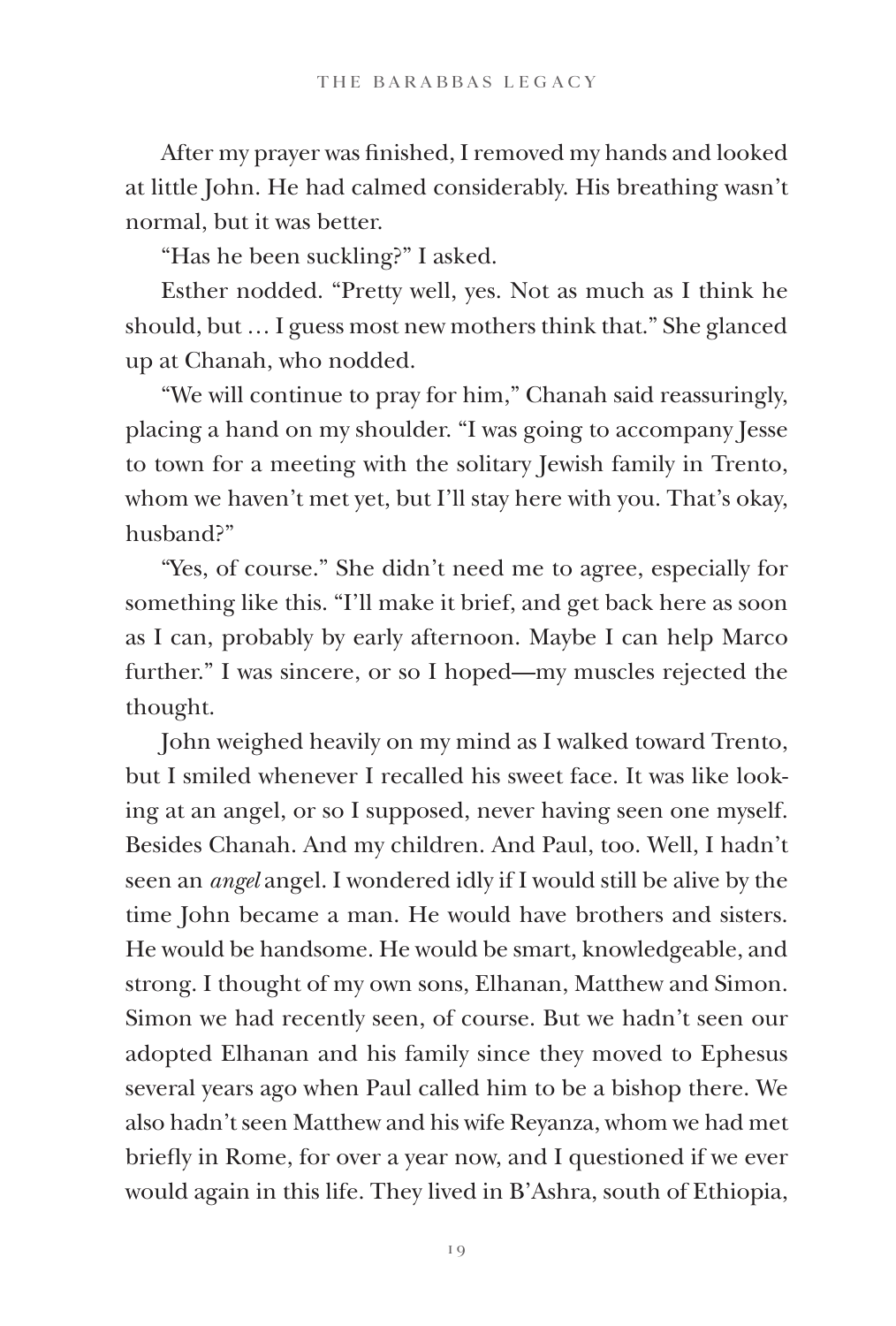with Cornelius's family, and with our dear non-Christian Greek friend Damianos—also called Dan—and his family of new believers. The distance was so daunting, but I knew Matthew was doing amazing things as a trader and as a teacher for the Church there. Chanah was to credit for all our children turning out so well. She and the Lord, both of whom knew far more than I ever would.

The meeting with the Jewish family took longer than I had intended. They weren't contentious, but they had *so* many questions. I told them about Rabbi Jonas and his wife Imma, who had embraced the New Covenant of Christ the Messiah on Melita, lost a child because of the persecution that followed, and yet persevered in the faith. I related a few words of both Paul and Apollos, as well as I could recite them, regarding the messianic prophecies of Moses, Isaiah, Jeremiah, and others. I recounted my own story, which fascinated them as much as anything, and I testified that if the risen Lord could rescue and forgive me, he could save anyone, anywhere.

I offered to return with Chanah and continue the conversation, but while they appeared curious, they were noncommittal. I left a tract of scripture with them, including a brief synopsis of Jesus's life written by Luke, then bid them farewell.

My walk home was peaceful … and a lot easier than plowing fields. But as I neared the cluster of homes belonging to Marco's family, I could sense something was wrong. The fields were empty. I braced myself for another confrontation with Paolo, praying I would be patient and calm. Perhaps someone had been hurt, which thought made me repent of dreading an outburst from Paolo.

It was neither of those things.

I heard the soft weeping as I entered Marco and Esther's house. As my vision passed across the members of his family, crammed into the main room and kitchen, I knew. My heart sank, tears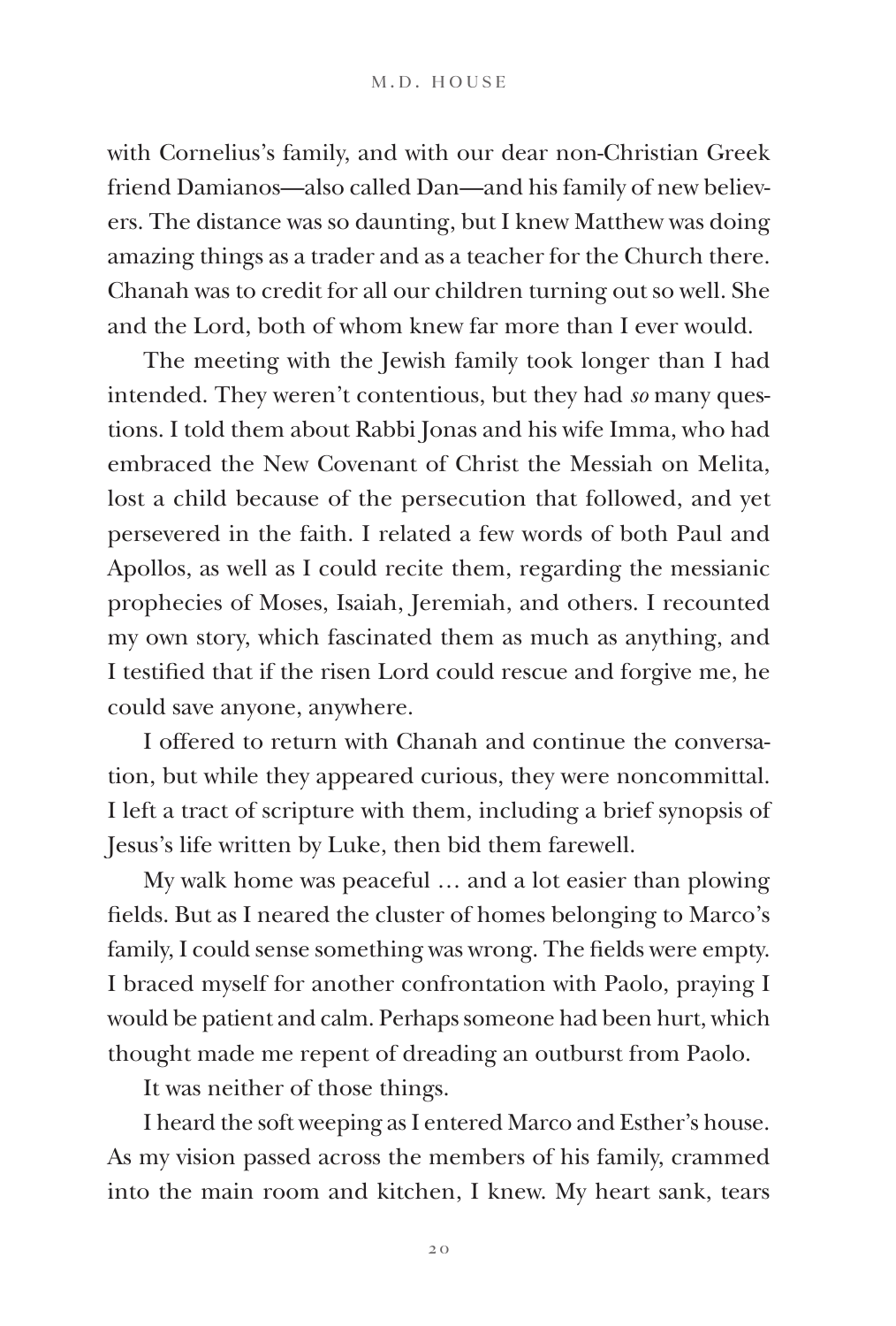springing to my eyes. My shoulders slumped as I found Marian's face in the small crowd.

"John?" I asked, the tears starting to flow freely.

She nodded, holding in a sob as she weaved through the bodies and rushed toward me, throwing her arms around my neck and releasing a mournful moan into my shoulder. Sophia followed, and I held my girls tightly for a few moments.

I looked around for Marco. He wasn't there, so I extricated myself from my daughters' embrace and walked slowly toward Esther and Marco's room.

I held my breath as I crossed the threshold and took in the scene. Chanah sat on the bed with Esther, slowly rocking her in her arms. Esther held her baby to her breast, his body pale and lifeless. Marco leaned against a wall, his face in his hands, his mother and Levi trying to comfort him.

I looked at Chanah through a glaze of tears. "When?" I asked.

"About an hour ago," she replied, sniffling.

I knelt beside the bed and placed my hands on one of Chanah's arms, looking at Esther. "I'm so sorry, Esther. I'm so sorry."

Esther sucked in a breath. "I know. You tried. We all tried. I thought I had enough fai—" She couldn't complete the word, a low wail escaping her chest. Chanah increased her rocking motion, humming softly.

After a few moments, Esther calmed. "At least he won't have to suffer through the terrible things that are coming."

I didn't know what to say to that, not immediately. I gently placed my right hand on John's head, almost recoiling at how cold it was. "His purpose on this earth is already fulfilled. He has other work to do, on the other side, with our Savior." I hadn't expected those words to be accompanied by such power, but they were.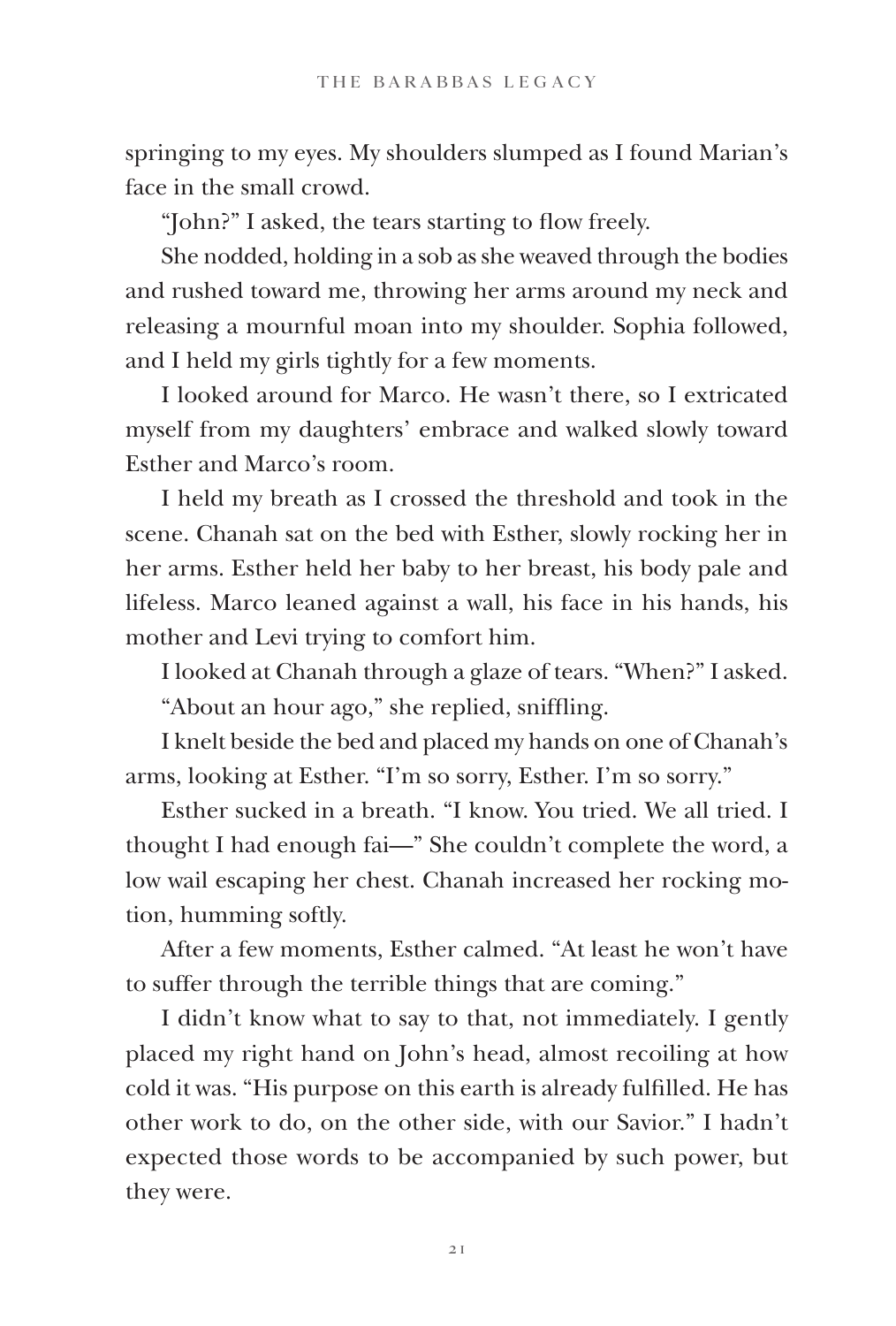Esther nodded. "He is with him, I know. He was pure. He is saved. He is our vanguard."

I was astounded at how calmly she said that.

"What do you mean?"

I spun my head around. I hadn't heard Paolo enter. Esther gazed intently at him, but she was having a hard time finding further words, so Chanah stepped in.

"It means little children return to the God that gave them life. They have no sin, nothing for which to repent. He welcomes them home. John is happy, and"—she gave a little sob—"he is safe."

Paolo choked back a tear, then stared at me. "Are you making excuses for your god?" The fact he had said 'your' god pierced me with sadness.

I didn't directly answer his question. Instead, I said, "We buried our first child, a daughter we named Hannah, a week after her birth. Our second child was a son, whom we called Joel. He lived for two hours." I couldn't continue. My throat wouldn't let me. But Chanah picked it up.

"The doctors told me I was barren after that. I expected never to have more children. And then the miracle of Matthew occurred. Miriam followed, and she survived just two days. I wept continuously before God, but I resolved to be grateful for the one child he had given me who lived. And then we had three more beautiful children, miraculous and gracious gifts from heaven. Later, we learned we would see Hannah, Joel, and Miriam again. They are forever our children. We love them, even though we haven't gotten to know them yet." She had to stop there, emotions overwhelming her. She squeezed Esther tighter, burying her face in Esther's hair as they both cried freely.

I studied Paolo's reaction. He was a proud man, but tears crept down his cheeks. When he looked at me again, I no longer saw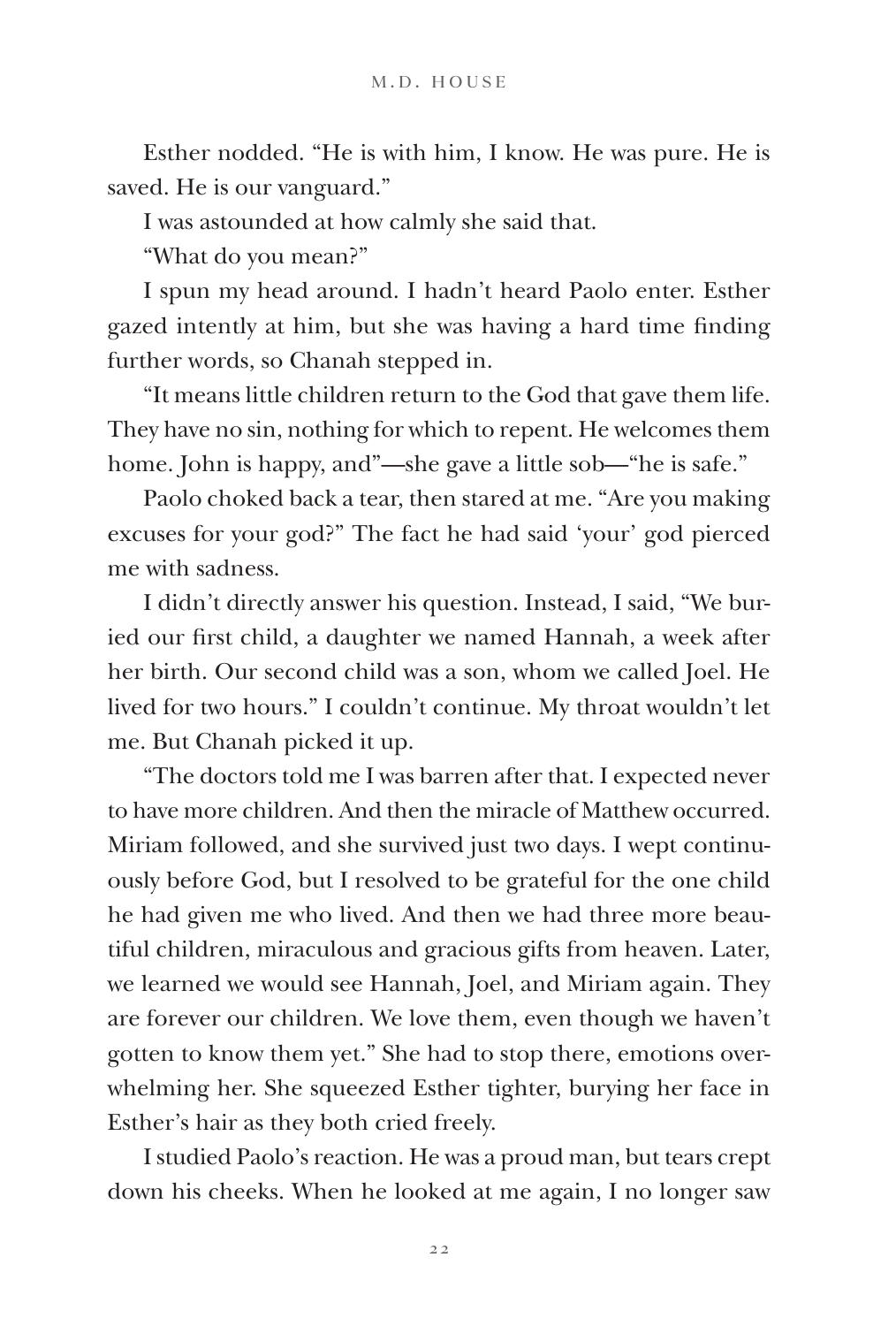anger in his eyes, just sadness touched with confusion. Suddenly, I felt the Spirit turning our grief into something else—something indescribably powerful and peaceful. I blinked several times, turning my head toward Chanah and Esther and placing a hand on Chanah's shoulder.

"The Lord will help us through this."

Chanah raised her head, smiling through her tears. "He already is." Her gaze shifted to Esther, then to Marco, and finally to Paolo. "And someday, we will understand his purposes perfectly."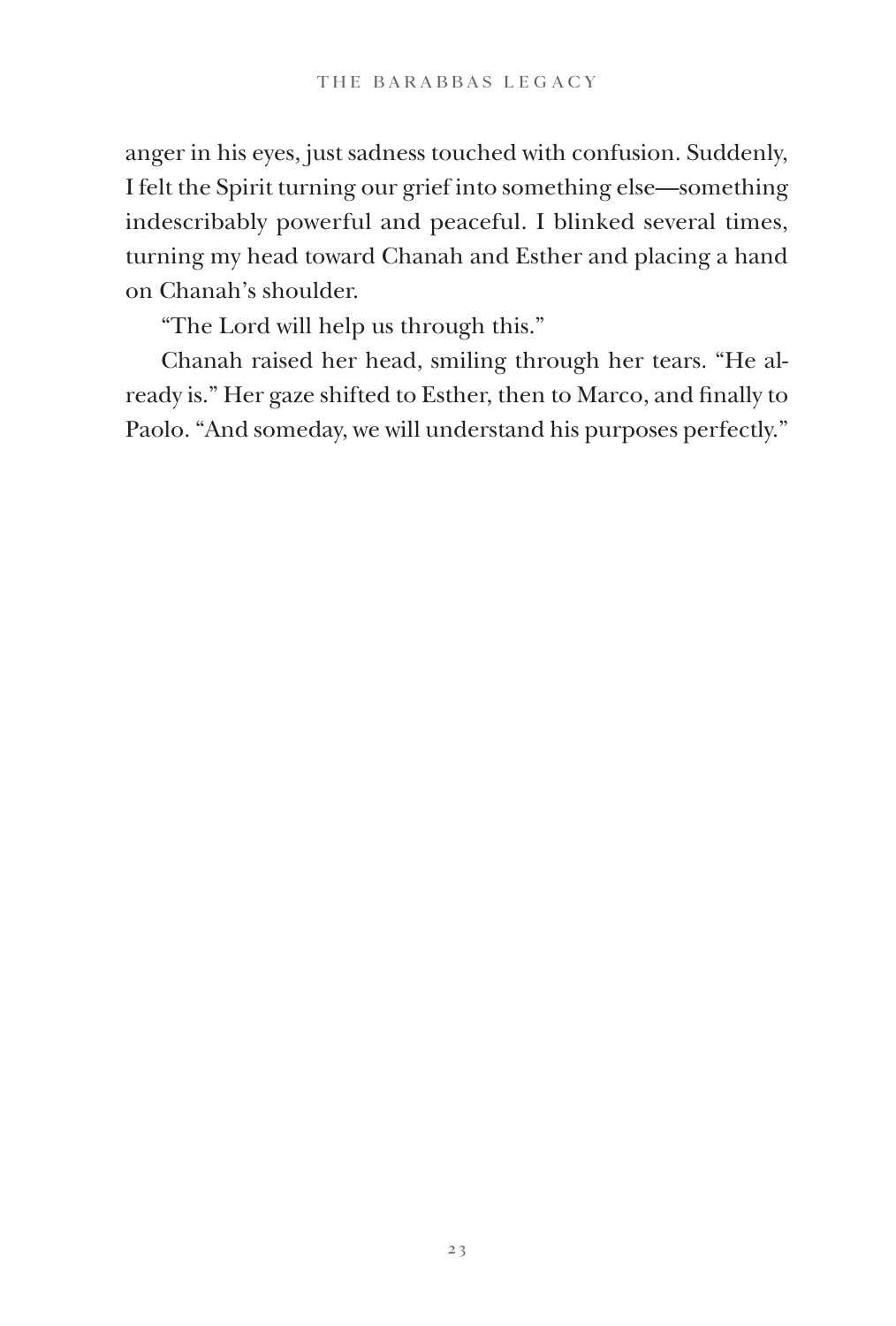## CHAPTER 1 (CORNELIUS)

*If it be possible, as much as lieth in you, live peaceably with all men.*

Romans 12:18

The Theater of Marcellus was full to bursting. Cornelius hadn't seen even the best fishermen's nets packed so tightly. Eighteen thousand people, a mix of high and low, rich and poor, had gathered for the event. The senators wanted a spectacle, and he knew their purposes varied. Some saw his trial as a public repudiation of Christianity. Others conspired to weaken the influence of his family and friends by any means necessary. Yet others simply wanted to give the plebeians a good show … with their names attached, of course. Few, if any, wanted truth and justice. It was the way of the world, especially among the ruthlessly ambitious and powerful.

Senator Manius Acilius Aviola was an exception. The three other senators who had become Christians likely were as well. Even collectively, though, they were powerless to stop this circus. Dozens of Christians had already died on trumped up charges over the last nearly three years. Peter had been executed in Nero's Circus before a similar crowd. Cornelius knew he would have his sacrifice to make, too, and he was ready.

All these thoughts passed through his mind as his lone guard led him to the place in the center of the stage where he would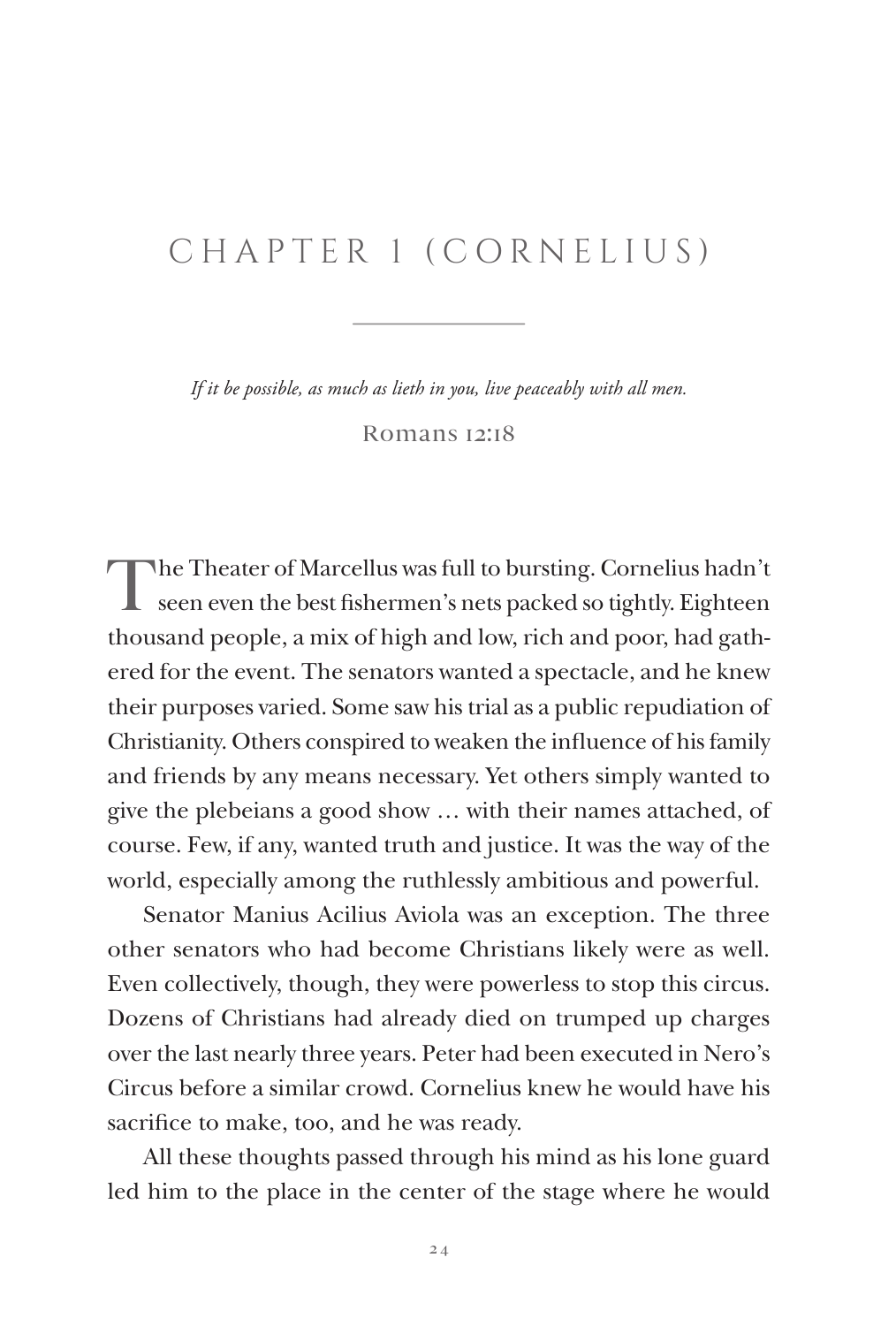stand and be judged. Ten chairs formed two lines to either side of him, angled outward slightly toward the audience, so those presenting could speak to him or the crowd, as they pleased. He wore no manacles or leg chains, for which he was grateful, and he had been dressed in respectable clothes. His knee-length, shortsleeved tunic was an expensive, white garment trimmed in gold thread, his sandals sturdy and new. The rope belt around his waist was coarse, though. Perhaps the senators had meant to draw the distinction, parading a visible flaw in his attire to symbolize the defect in his high stature as a notable and once-respected officer in Rome's vaunted legions.

Emperor Nero sat in the first chair to his right, furthest from the audience. Manius had reported on a recent visit that Nero was becoming more paranoid by the day—not just of the people, but of the senators, the Praetorian Guard, his generals, and most of the Roman nobility. Cornelius pitied him sometimes. Thrust into the role of emperor at sixteen by his mother's murderous machinations, he had probably never coveted the position. What right-minded man would? The knives were always out. Always.

Many of those knives were aimed at Cornelius now. He sighed deeply, just as Nero left his chair and took a position a few feet in front of Cornelius, facing the audience. It was commonly known that a younger Nero had aspired to be a thespian and perform on stage, especially in such a grand theater as the Marcellus. That innocent youth had likely never envisioned this scenario.

"Fellow Romans," he began in a rich, dramatic baritone. He was nearly thirty, no longer young. He had married at least twice, and one of his wives was dead. So was his mother, on his orders. The apostle Paul had connected with a piece of Nero's soul, but Paul was not here. Nor was Peter, who had sacrificed himself for the Church. Nor was Barabbas, as far as Cornelius could tell. If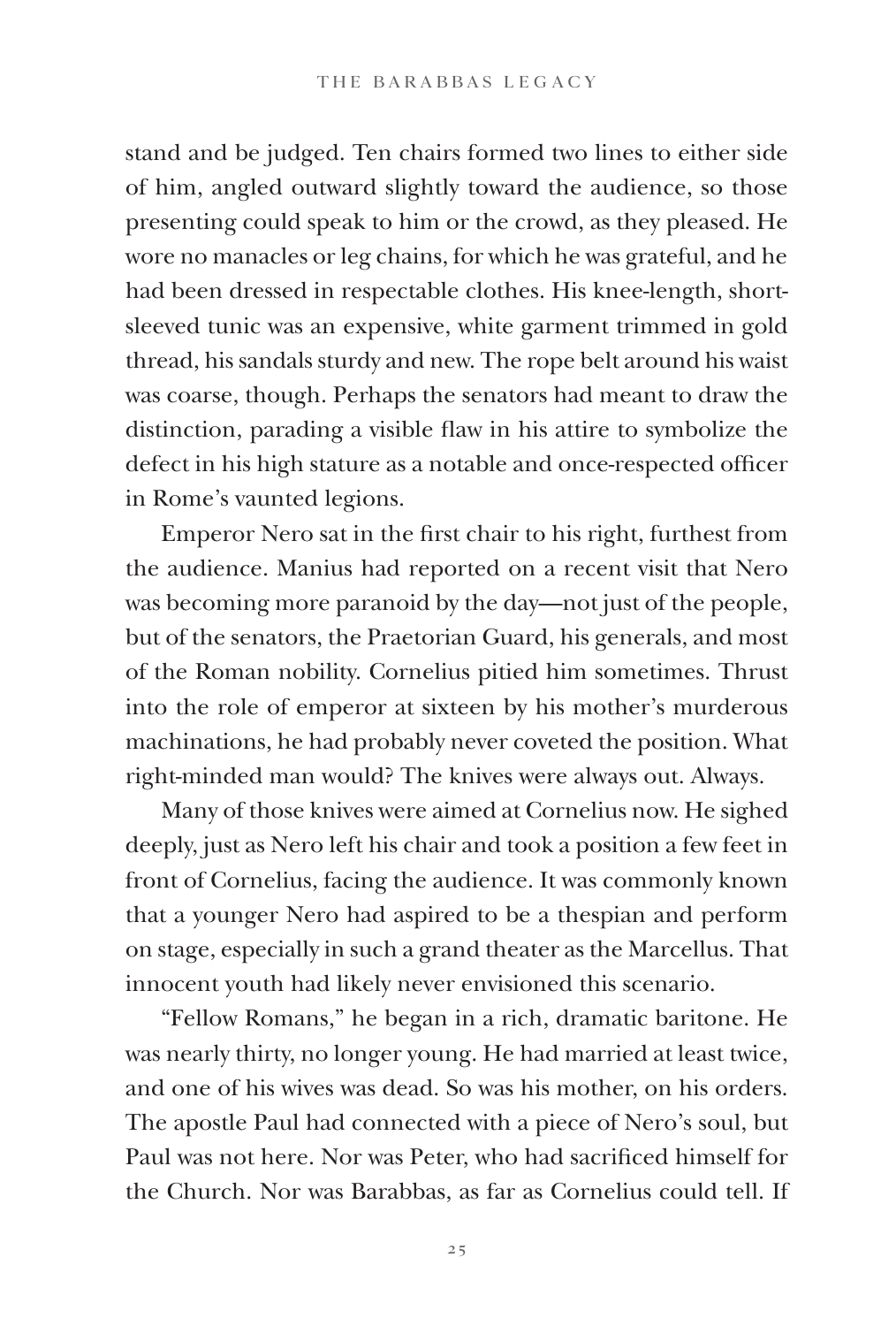he had arrived, he would have announced himself immediately at the home where Cornelius had been loosely confined.

"We have proven our mettle through fire and rebirth. Rome is strong, and will become greater still. But to do so, we must have order. We must have loyalty. We must all do our duty to the empire."

It had the beginnings of a fine political speech. Nero's oratory skills probably comprised a large part of the reason he still lived.

"This man"—he twisted to his left and gestured elaborately toward Cornelius—"was once a decorated, highly respected centurion, a man of resolve and action, a soldier true to the laws of Rome and her people." As he squared himself again to the crowd, he spread both arms wide. "Now he favors strange gods above Rome, above her emperor, and above her true gods. He has helped Paul of Tarsus escape justice, and he has sought to weaken the influence of Rome across the world."

Nero offered no facts to support his last claim, but because Cornelius had publicly admitted to helping Paul escape—and also because Nero was emperor—nobody would challenge the assertion.

"The question," continued Nero, "isn't whether Cornelius of the Italian band has betrayed Rome, but to what extent, and what his punishment should be. I will withhold that judgment until we have heard a few words in his defense."

Cornelius watched in mild surprise as Senator Aviola rose from the front row and ascended the stage. Nero returned to his seat. Cornelius had expected someone else to be assigned to his defense—someone who couldn't truly represent him, and wouldn't care to. One of the occupants of the other nine chairs, none of which held him in any regard. Having Manius speak would be a boon … unless they had somehow gotten to him. A steely knot of dread formed in the pit of his stomach.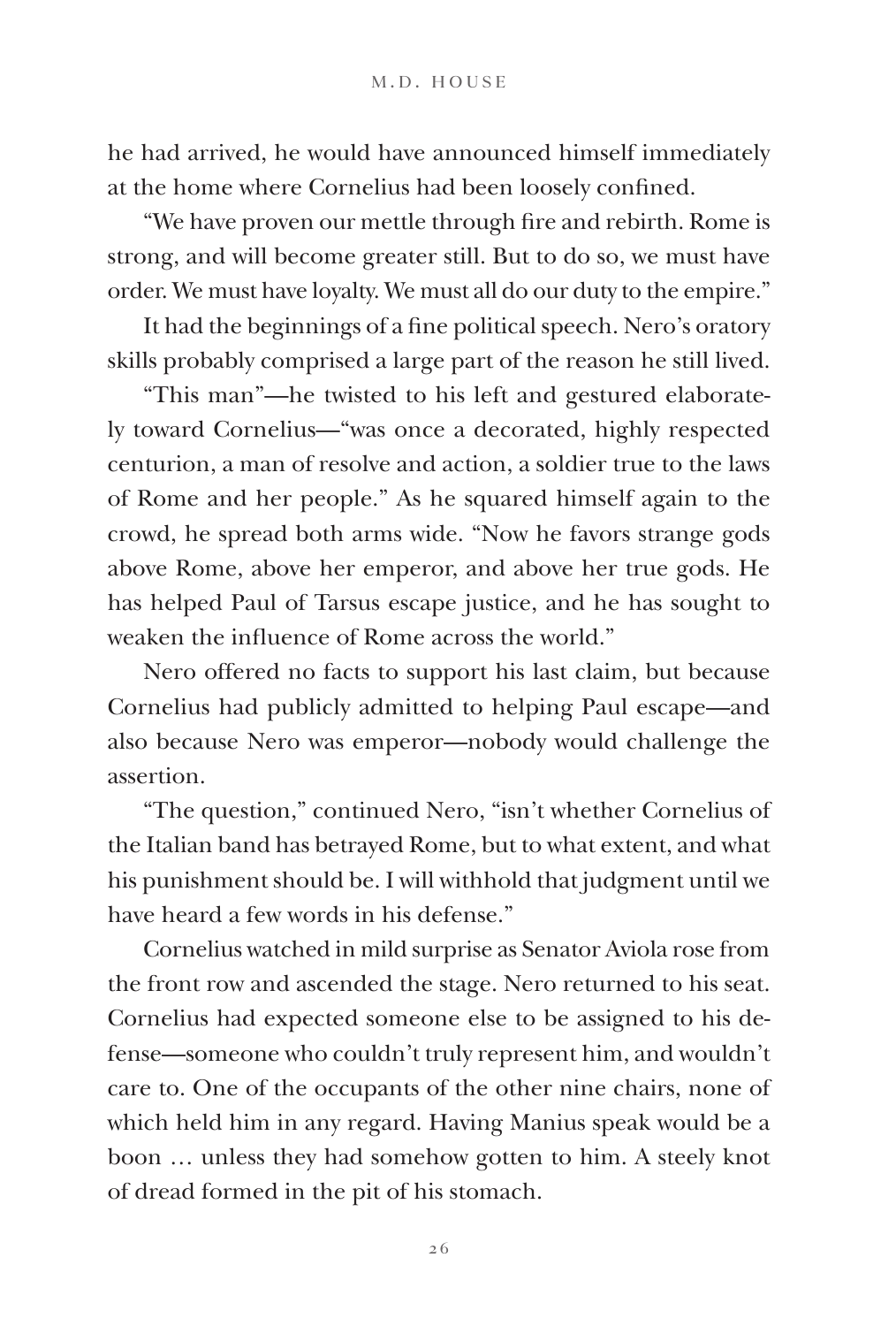Senator Aviola didn't look at Cornelius as he took his place and faced the people. The knot tightened and grew cold.

"Wise Roman citizens," he began, "I am not here to spin fanciful tales, or to rob justice of her full due." Cornelius nearly groaned aloud. "I will speak truth to you, in honor of all that is good and noble in your hearts and minds."

He paused a moment, gripping the front of his rich, senatorial robes, trimmed in purple and red. He could be almost as dramatic as Nero, which had served *him* well, too.

"The truth is that Master Cornelius has put his own life in peril many times in protecting the lives of fellow Romans. He most recently drove the Parthians from Eastern Africa, using mostly non-Roman troops he had trained himself." Cornelius blinked. This sounded better than expected, and the crowd seemed attentive.

"When he returned to Rome, he sought to honor the god he felt in his heart, while being a faithful, honest, and conscientious Roman citizen. He may have judged wrongly in helping Paul flee from Rome—and he has admitted he did so—but he has also been a model of civility, respect, and service as we have worked to rebuild this great city. He harbors no ill feelings toward his countrymen, and in fact yearns for their welfare. I am a proud Roman, and honored to know *this* Roman." He turned and pointed at Cornelius, who nodded his thanks, being sure to keep his expression neutral.

The senator returned his attention to the crowd. "As many of you know, I, too, am a Christian. That was no small decision to make, given the honored traditions of our many gods. The emperor himself knows Christianity isn't a Jewish creed; it is a global religion which teaches that God loves all his children, whether Roman, Greek, Jewish, or even Scythian Barbarian. It inspires